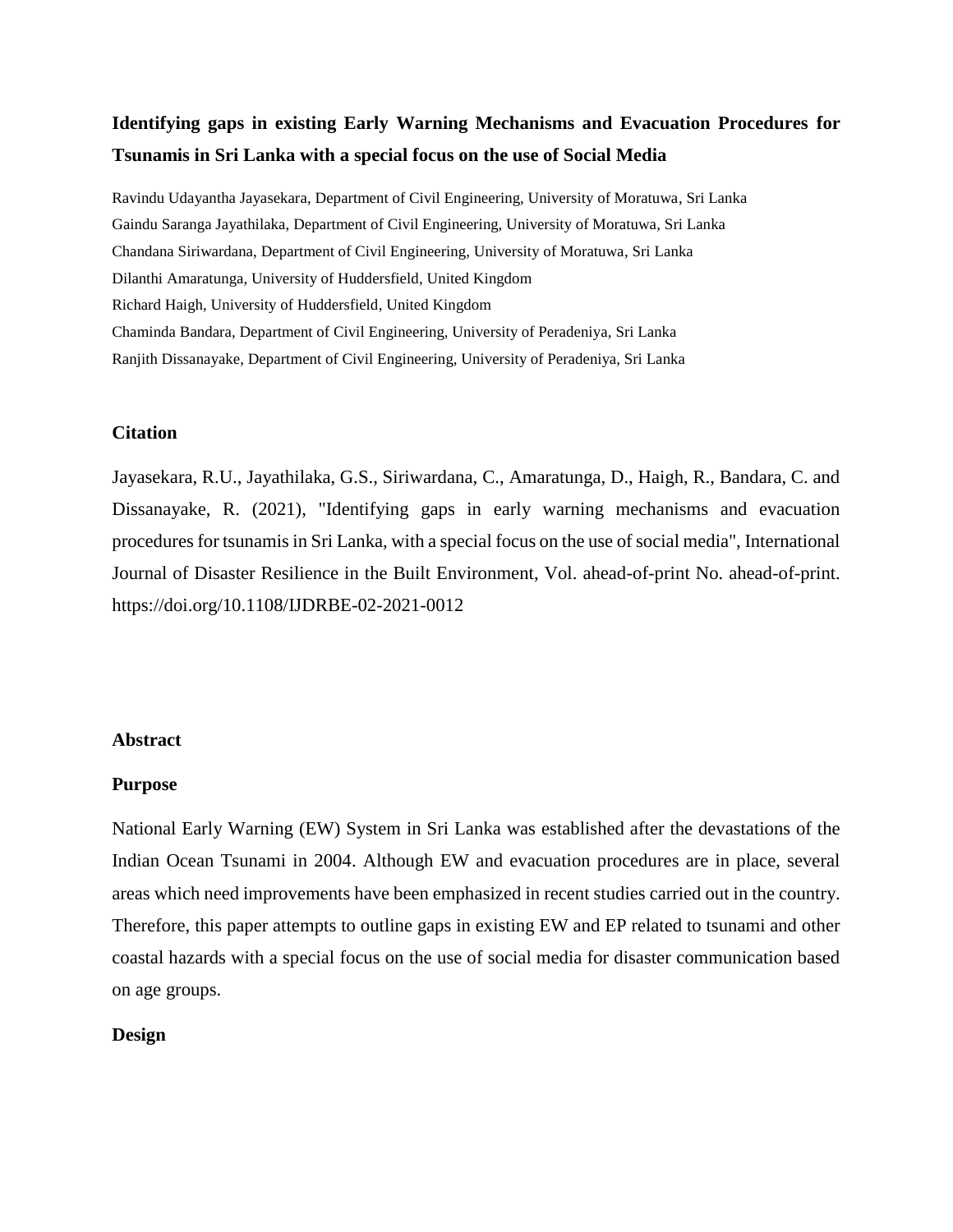The study has drawn on a review of past studies carried out by the same research team to identify the scope of the study. In addition to that, a conceptual framework was developed for the use of social media in the event of a disaster. Based on this conceptual framework, an online questionnaire was administered to identify the current status of the use of social media in Sri Lanka during a disaster situation. In total, 408 responses were collected and analysed using the Binary logistic regression method to evaluate the variation of different predictors associated with the use of social media for disaster communication.

## **Findings**

Findings of the study revealed that the use of social media for disaster communication depends on the previous experience of users and their age. The gender of users does not affect the use of social media for disaster communication. Therefore, accuracy, and timeliness of disaster information distributed via social media should be improved further to enhance the use of social media for disaster communication. Moreover, the findings have highlighted unaddressed issues in areas such as governance; communication of technical agencies; evacuation and shelters; and response of the community.

#### **Originality/Value**

This paper has identified key areas that need attention in the process of enhancing the use of social media for disaster communication. More use of technological platforms such as social media for receiving disaster-related information can address issues such as bottlenecks in communication, poor awareness, and lack of last-mile dissemination. Furthermore, this paper has proposed recommendations for addressing the identified gaps in the overall EW mechanisms and EP pertaining to tsunamis and other coastal hazards to enhance the coastal disaster resilience in Sri Lanka.

## **1. Introduction**

Recently, the frequency of occurrence of hazards such as floods, landslides, high winds fires, etc. in Sri Lanka and their extremity has increased rapidly. Climate change, growing population, rapid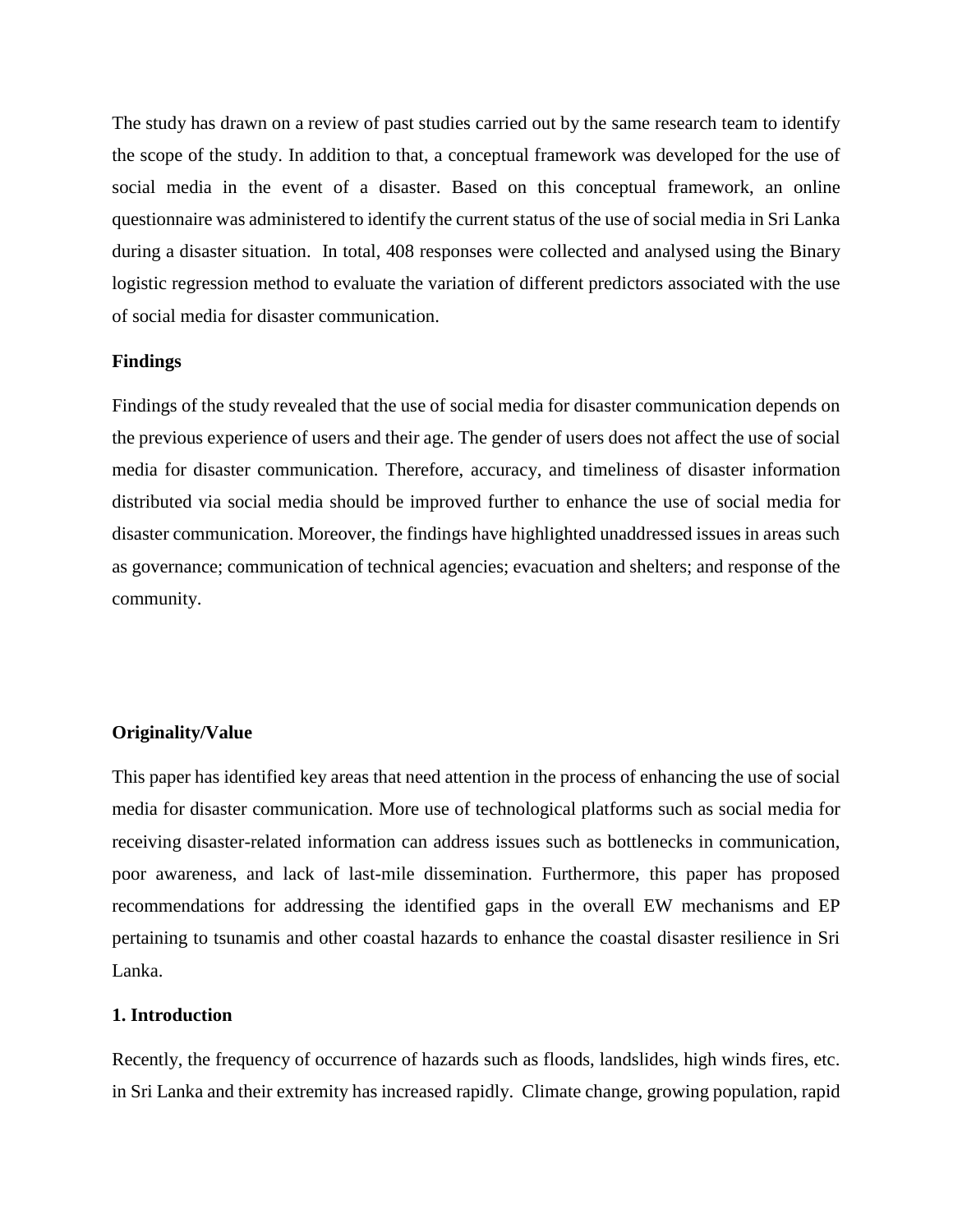urbanization, and many other natural and man-made activities are the main causes of this increase (JICA, 2017; Shehara et al., 2019a). According to the Global Climate Risk Index 2019, Sri Lanka was ranked as the second most affected country by climate change in the year 2017 (Eckstein et al., 2019). Coastal areas of Sri Lanka have been affected severely by various types of hazards and their subsequent disasters. Although tsunami has been categorized as an infrequent hazard in Sri Lanka it has the most crucial impact on the country which can be caused by a disaster. The Indian Ocean Tsunami (IOT 2004), left Sri Lanka with over 30,000 people dead in coastal areas, almost a million displaced and an estimated 150,000 people lost their primary source of livelihood. There was massive damage to infrastructure and capital assets; estimated at around US\$1 billion (4.5% of GDP), particularly in tourism and fisheries which are the major income sectors in the coastal areas (Jayasuriya et al., 2006).

With the colossal impacts of the IOT (2004), several strategies have been taken by the Sri Lankan government and other relevant stakeholders to minimize damages and losses from future tsunamis and other possible hazards. Being a part of the Indian Ocean Tsunami Early Warning and Mitigation System (IOTEWMS) is one of the major steps among them (Jayasiri et al., 2018a). Sri Lanka established the National Early Warning System (NEWS: SL) under the legal provisions made by Act No.13 of 2005 (Jayasiri et al., 2018b). Through this existing mechanism, Disaster Management Centre; which was established under the said Act, is informed regarding an impending disaster and initiates the process of warning dissemination while communicating with the Emergency Operations Centre [EOC]. EOC is responsible to disseminate warnings to administrative divisions such as provincial councils, district secretariats, and divisional secretariats via different modes of channels (JICA, 2017). With the warning issued via this process, relevant other government and non-government authorities take actions related to the evacuation and other rehabilitation procedures.

However, the effectiveness of the existing Early Warning System for Tsunami and other coastal hazards was questioned several times. Several studies that were conducted to identify barriers and enablers in coastal disaster resilience have highlighted existing gaps in the Early Warning (EW) and Evacuation Procedures (EP) pertaining to coastal hazards (Perera et al., 2020; Rathnayake et al., 2020). These gaps and provided recommendations are identified mainly under key themes such as governance, modes of EW and EP dissemination, and the response of authorities and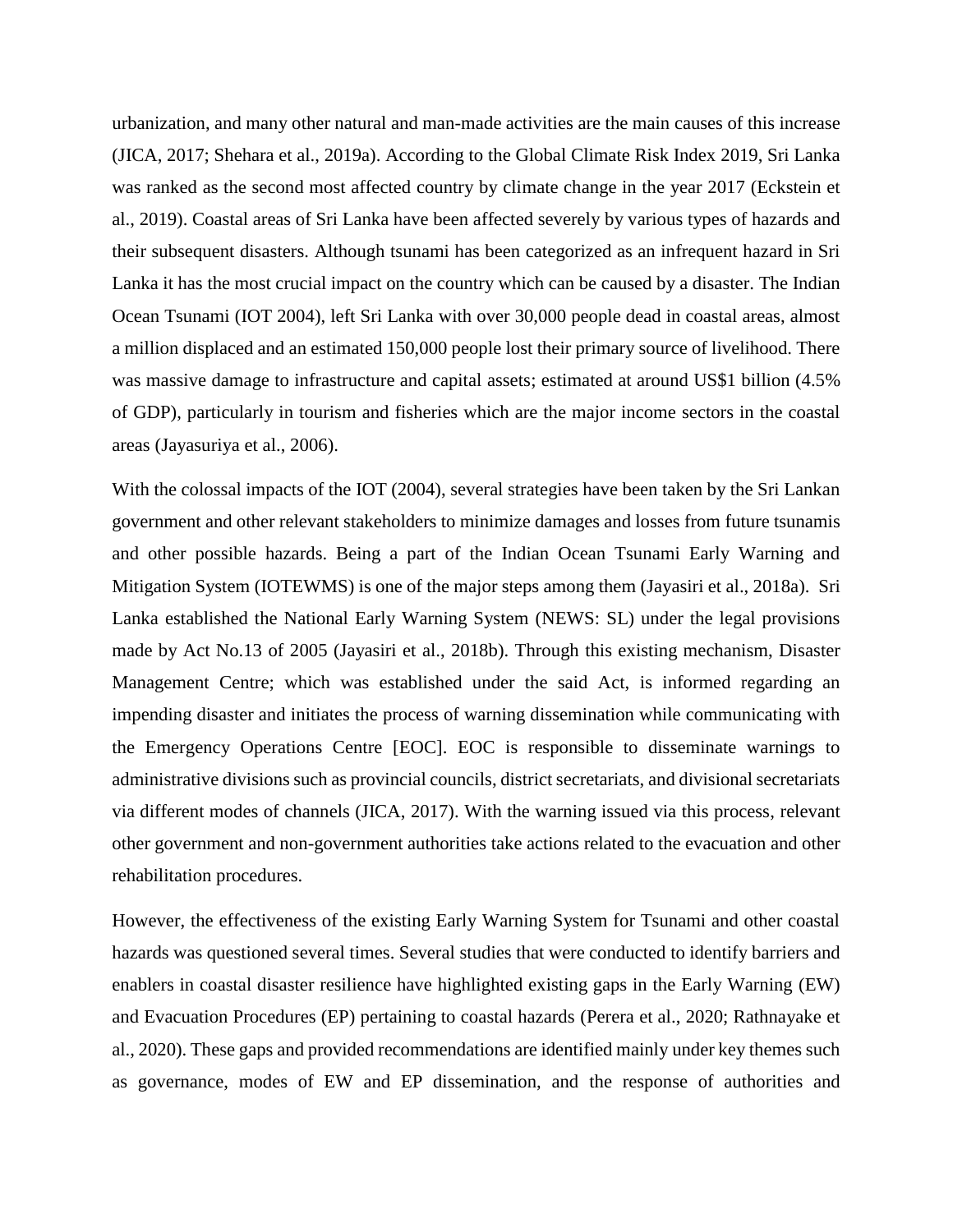community. However, a limited number of attempts are taken to investigate gaps related to the use of social media in the EW and EP dissemination and impacts of pandemics on response mechanisms for tsunami and other hazards. Therefore, this paper has aimed to outline a holistic view of gaps and barriers in EW and EP in Sri Lanka related to tsunami and other coastal hazards with recommendations while having a special focus on addressing issues related to the use of social media and impacts of the COVID-19 and other pandemics.

## **2. Tsunami Early Warning Systems (TEWS) and their elements**

The bleak effects of tsunamis can be mitigated through community resilience, efficient early warnings, and effective response although their occurrence cannot be prevented (Cecioni et al., 2014). Tsunamis rapidly propagate after their occurrence and reach coastal lands within a shorter period of time. For instance, the tsunami arrival time in Indonesia is 10-60 minutes in general (Yunarto and Sari, 2018). Therefore, Tsunami Early Warning Systems (TEWS) play a key role related to rapid warning dissemination and execution of EP. An end-to-end TEWS starts with detecting a possible tsunami and ends with the safe return of evacuated people to their original residents (Leon et al., 2006). There are two phases named, upstream and downstream in a TEWS. Detection of the earthquake, prediction of tsunamis, and delivering the warning to national warning centres of member countries are completed at the upstream phase (IOC/UNESCO, 2015). The downstream phase involves the dissemination of EW and EP to the public after evaluating the relevant impact of the tsunami (Bernard and Titov, 2015). However, the decisions to issue warnings and orders for evacuation take place in a different phase in between upstream and downstream phases; called the interface (Haigh et al., 2020). An effective TEWS shows key characteristics such as fast and accurate prediction and forecasting, efficient alarming, and effective response (Cecioni et al., 2014).

Individual countries have the responsibility to manage challenges related to disseminating EW and EP (International Tsunami Information Center, 2021). Currently, countries such as the United States of America, India, and Japan have implemented advanced TEWS to disseminate timely warnings to their citizens. For an instance, the USA continues monitoring its coasts, and British Columbia, Puerto Rico, and the Virgin Islands employ a sophisticated multi-channel communication system (Lancaster, 2020). Japan has a nationwide combined alert system for tsunami and earthquakes which employs advanced mobile applications (Komoriya, 2018). Since,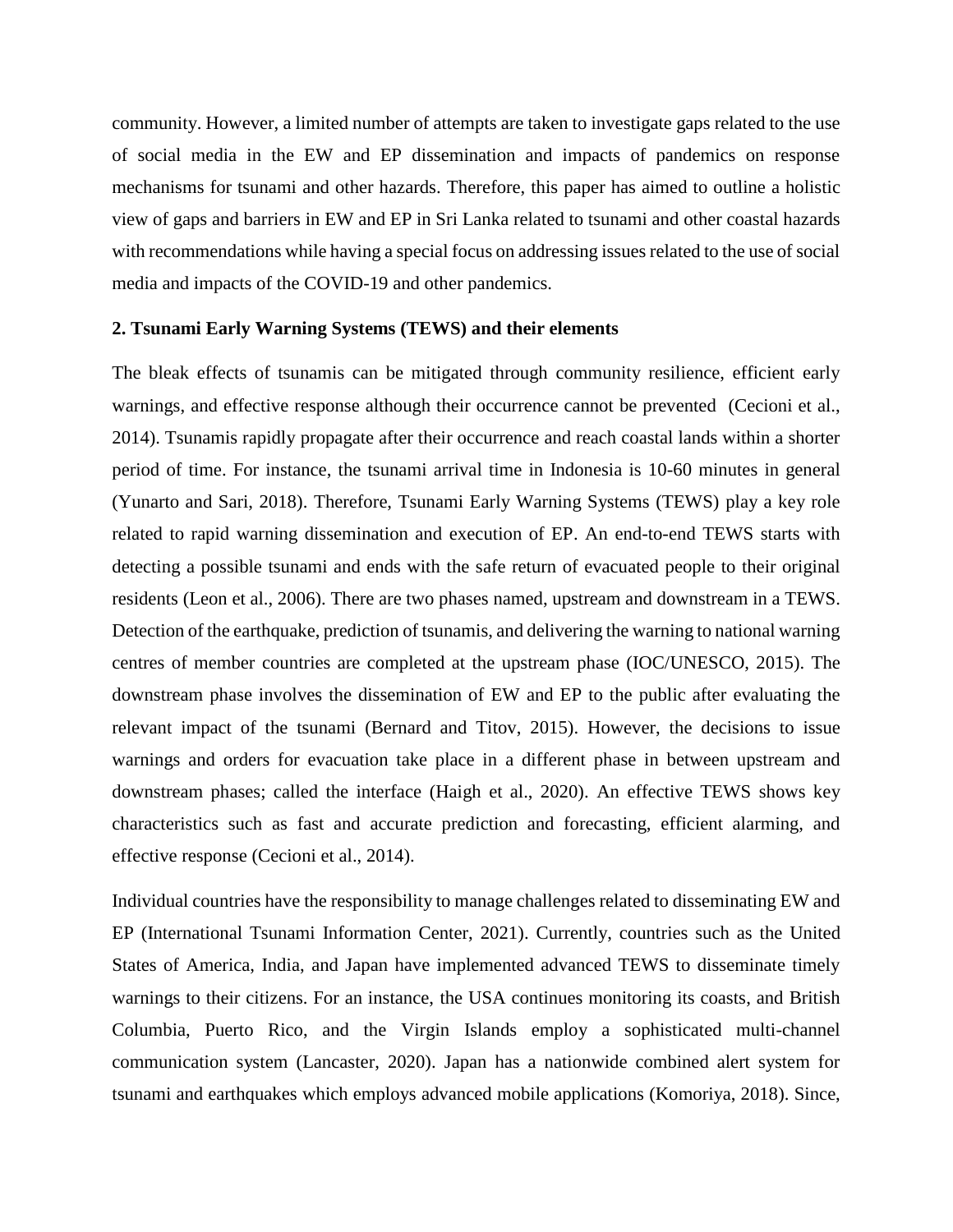a nationwide TEWS engages a large variety of stakeholders and different supporting agencies and experts, coordination between responsible stakeholders is paramount (Haigh et al., 2020). In the absence of inadequate human assets and effective technological applications, this coordination can fail, rendering the failure of the whole early warning system (Leon et al., 2006). Taking fast and accurate decisions is a must within a TEWS to warn and evacuate vulnerable communities in a timely manner (Rasquinho et al., 2012). Hence, it is evident that governing administrative structures and policy and legal frameworks have been vested with key responsibilities in TEWS.

Currently, most of the countries have directed their focus on advancing their modes of communication used for EW dissemination. This is a result of identifying the benefits of the use of new technology to enhance the efficiency of delivering modes of EWs (Shehara et al., 2019a). In the process of evacuation and sheltering, issues related to areas such as public awareness, people with special needs, relief services, etc. have emerged (Rathnayake et al., 2020). Furthermore, the human factor [i.e.; capacity to respond] also has a considerable impact on a people-centric approach to disaster resilience (Leon et al., 2006). Last but not least the impacts of health emergencies such as COVID-19 on response capacities to tsunamis should be taken into consideration within TEWS (Amaratunga et al., 2020b). Hence, an effective TEWS must consider key themes such as the efficiency of governance, communication between technical agencies, use of technological platforms for EW dissemination, government response for EW, and community response for EW and EP [i.e., reluctance, people with special needs].

## **3. Sri Lankan Tsunami Early Warning System**

The Indian Ocean Tsunami (IOT) 2004 had its bleak effects on coastal areas of Sri Lanka causing over 35,000 deaths and rendering more than 500,000 people homeless (Pattiaratchi, 2005). Coastal inundation resulted in severe damages to properties including buildings, roads, bridges, railways, ports, etc. (Tomita et al., 2006). Before the IOT (2004) risk of tsunamis as a coastal hazard was not taken into consideration satisfactorily. Its devastating impacts called for the need for a TEWS in the Indian Ocean. Therefore, the Indian Ocean Tsunami Early Warning and Mitigation System (IOTWMS) was established in 2008 and operationalized fully in 2013. All the member states of this system, including Sri Lanka, are vested with the responsibility of identifying tsunami hazards, assessing the risk, and issuing early warnings to their communities with the assistance of three Tsunami Service Providers (TSPs) [India, Indonesia, and Australia] (UNESCO, 2019). The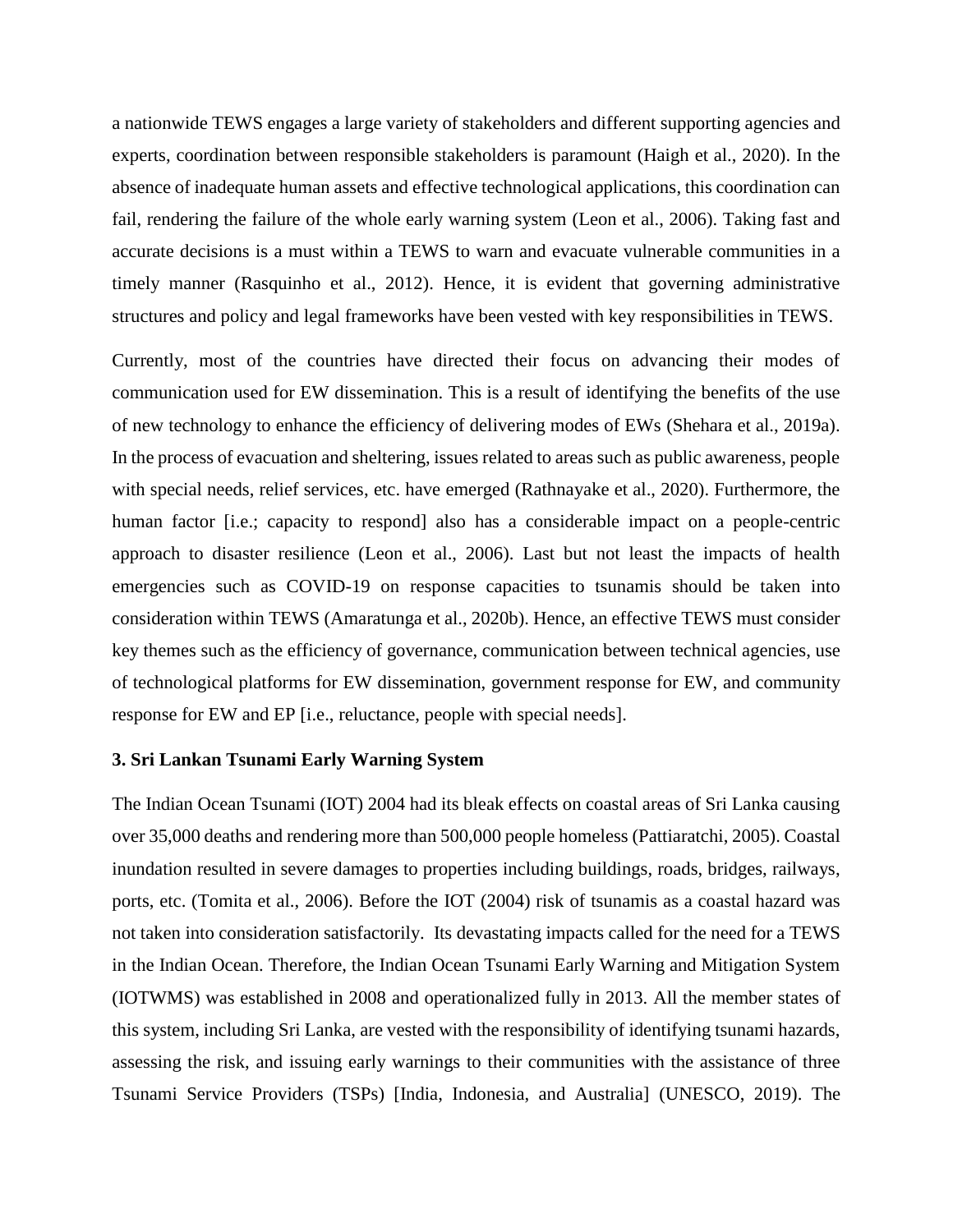Intergovernmental Oceanographic Group/ Indian Ocean Tsunami Warning and Mitigation System (ICG/IOTWMS) has been subsequently testing its end-to-end TEWS in the Indian Ocean-wide tsunami warning and response exercise (IOWave09) since 2009.

The plate boundary which is located near Indonesia, Sumatra, Nicobar, and Andamans, is the most active plate boundary in the world currently and it is 1000 km away from Sri Lanka. Furthermore, Sri Lanka has its highest risk index for tsunamis among all types of disasters (8.9 out of 10) (Amaratunga et al., 2020b). Wijetunge, (2012) has revealed that an event similar to the IOT 2004 in Sumatra- Andaman area can be recognized as the worst tsunami scenario for Sri Lanka. Though the return period of tsunamis may be many years if an earthquake occurs at any time a tsunami can generate. Therefore, Sri Lanka has the responsibility to continuously practise and update its TEW and Evacuation procedures. Because of the dire need for enhancing the resilience of coastal areas in Sri Lanka for tsunamis and other coastal hazards, several studies have been conducted on gaps that hinder effective preparedness and response mechanisms. Furthermore, observations of the Indian Ocean-wide tsunami warning and response exercise 2020 have also highlighted several areas of the National Tsunami Early Warning System that need improvements. Identified gaps of past studies can be presented under five themes as described in Table 1.

| <b>Theme</b> |                   | <b>Justification</b>                                                 |  |
|--------------|-------------------|----------------------------------------------------------------------|--|
|              | Governance        | Governance can be identified as a key aspect of Disaster Risk        |  |
| Upstream     |                   | Reduction (DRR) at both policy level and individual warning          |  |
|              |                   | systems. Therefore, gaps and strengths in legal frameworks,          |  |
|              |                   | institutional hierarchy, and main actors should be identified        |  |
|              |                   | under this theme.                                                    |  |
|              | Communication     | Multi-Hazard Early Warnings clearly defines communication            |  |
|              | between technical | networks and enhances the effectiveness of communication             |  |
|              | agencies          | mechanisms. In this regard, it is essential to identify the behavior |  |
| Interface    |                   | of the network of stakeholders and their influence related to        |  |
|              |                   | communication.                                                       |  |

*Table 1: Selected themes for identifying gaps and their justifications*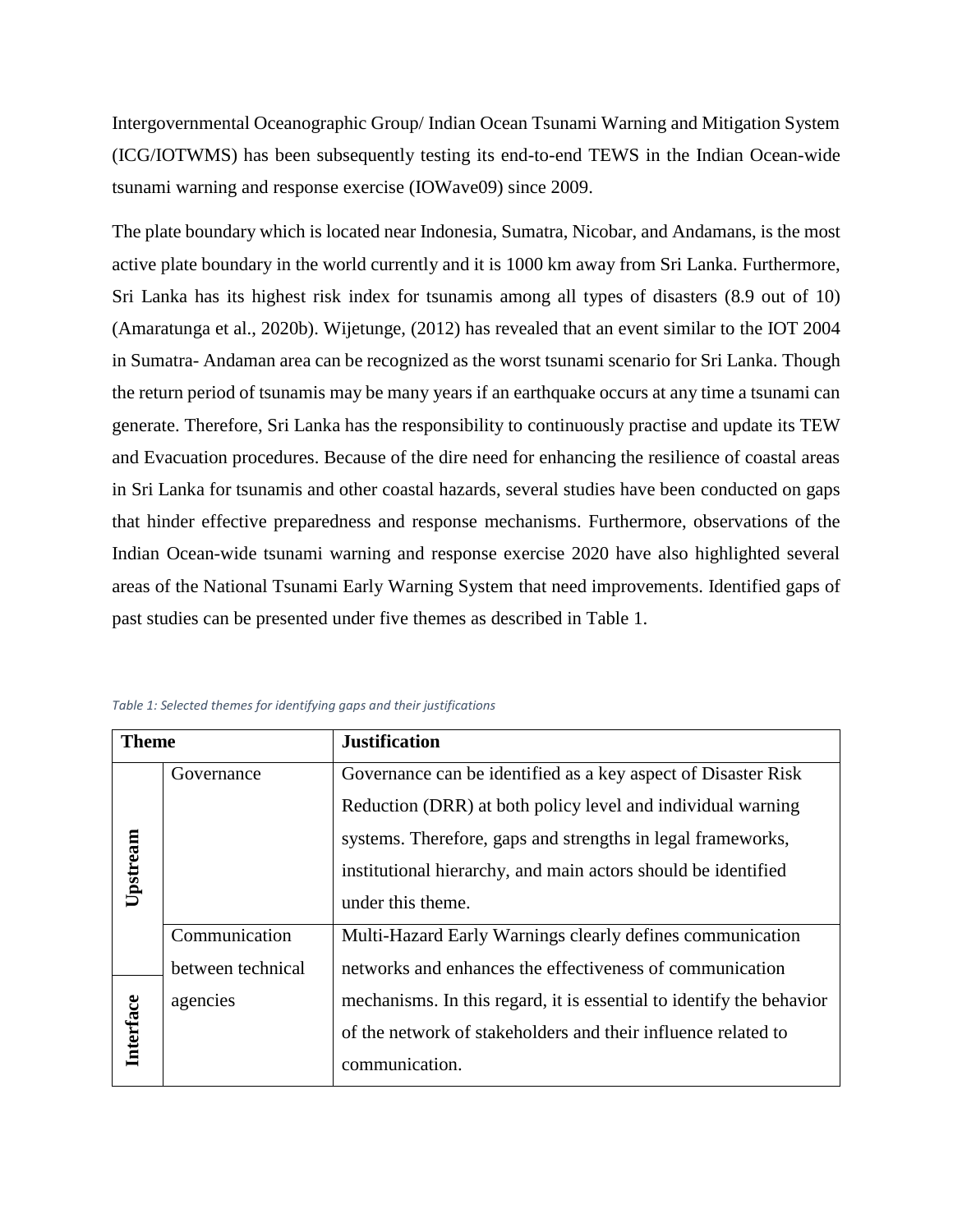|            | Modes of EW   | Early warnings and evacuation orders should be disseminated to    |  |
|------------|---------------|-------------------------------------------------------------------|--|
|            | dissemination | the public timely and accurately. In this regard, modes of EW     |  |
|            |               | dissemination have to play a major role. Therefore, gaps in       |  |
|            |               | dissemination modes should be identified to enhance the           |  |
|            |               | efficiency of EW dissemination,                                   |  |
|            | Response of   | In the process of evacuation and sheltering, issues related to    |  |
| Downstream | authorities   | areas such as public awareness, people with special needs, relief |  |
|            |               | services, etc. can emerge. Therefore, this scenario calls for the |  |
|            |               | need for identifying the gaps and strengths related to evacuation |  |
|            |               | plans, routes, shelters, and drills.                              |  |
|            | Response of   | The effectiveness of community response is a key factor in EW     |  |
|            | community     | mechanisms and EP. Identifying issues related to areas such as    |  |
|            |               | public awareness, knowledge, and willingness regarding EW and     |  |
|            |               | EP positively affect the effectiveness of the process.            |  |

## **3.1 Governance**

Currently, Sri Lanka has a comprehensive Early Warning System (EWS) that operates from the national level to sub-national levels. In this National Early Warning System (NEWS), the Emergency Operation Centre (EOC) which is under the purview of the Disaster Management Centre acts as the focal point for coordinating EW messages at the national level and ensures the last-mile dissemination of EWs (Disaster Management Centre, 2020a, 2015). DMC functions as the executing agency of DM mechanism in Sri Lanka. As stipulated in the National Disaster Management Plan, the Department of Meteorology (DoM) as the National Tsunami Warning Centre (NTWC) for Sri Lanka, has been vested with the responsibility of forecasting and issuing EW messages on tsunamis (Disaster Management Centre, 2014). It receives the warning message from TSPs and after verifying passes it to the DMC to disseminate through the NEWS. DMC has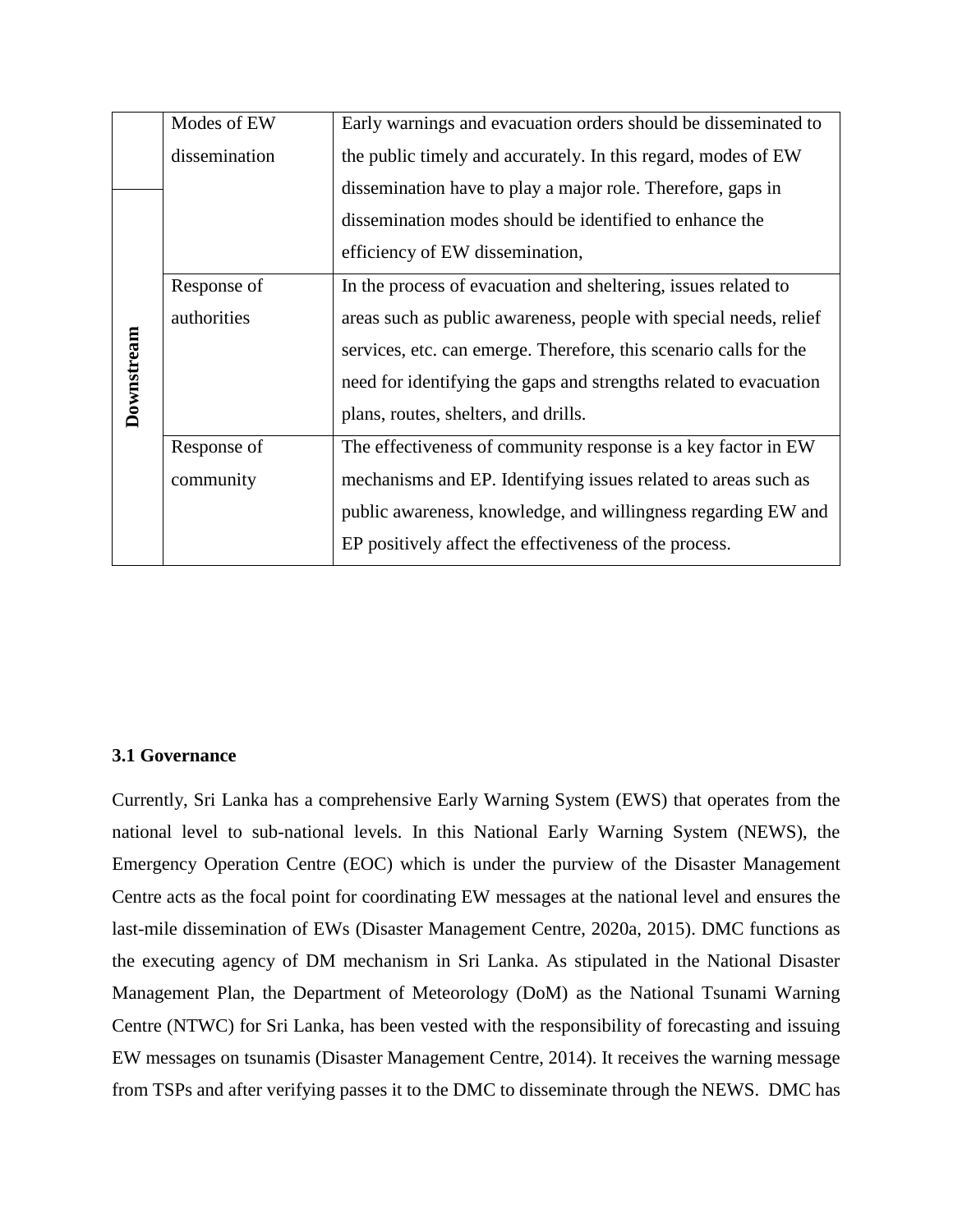recently developed Standard Operation Procedures (SOPs) and Emergency Operation Procedures (EOPs) to be followed for the TEW process (Disaster Management Centre, 2020b, 2015).

However, past studies have highlighted that power struggles between government authorities engaged in the EW process of the country have caused a significant decrease in the effectiveness of governance (Haigh et al., 2018). Since the enactment of the Disaster Management Act No. 13 of 2005, practitioners have been more focused on developing technical aspects than administrative aspects (Birkmann et al., 2010). Furthermore, the observer report of the Indian Ocean Wide Tsunami exercise 2020 [IOWave20] which was conducted in Sri Lanka recently, emphasizes the absence of a Technical Advisory Committee to make decisions and lack of training of officials at DoM. The need for testing SOPs to reflect current roles and responsibilities and lack of technological methods for data monitoring and information feeding have also been highlighted during the IOWave20 exercise (Amaratunga et al., 2020b).

Moreover, the occurrence of multiple hazards concurrently and cascading impacts of the COVID-19 pandemic have highlighted the need for reconfiguring risk governance to address systemic risks (Quigley et al., 2020). Several countries such as India and Vanuatu were benefited from their strengthened legal and policy provisions of disaster management during multiple disasters that have occurred amidst the COVID-19 pandemic (UNDRR, 2020a; UNDRR and OCHA, 2020). Furthermore, the need for following Bangkok Principles for the implementation of health aspects of the Sendai Framework for Disaster Risk Reduction 2015-2030 was significantly highlighted during the pandemic (UNDRR, 2020b). These principles emphasize the necessity of integrating health into disaster management policies and plans at national and local levels for emulating multisectoral approaches (UNISDR, 2016). In Sri Lanka, preparedness activities targeting biological hazards are predominantly carried out by public health authorities. The need for taking actions to develop and implement a multi-sectoral mechanism has been extremely emphasized recently (Amaratunga et al., 2020a). Furthermore, observations of IOWave20 also call attention to addressing gaps in the communication chain with the health sector amidst a health crisis such as COVID-19 as impacts of a health emergency can limit the use of resources of health authorities (Amaratunga et al., 2020b).

## **3.2 Communication network between stakeholders**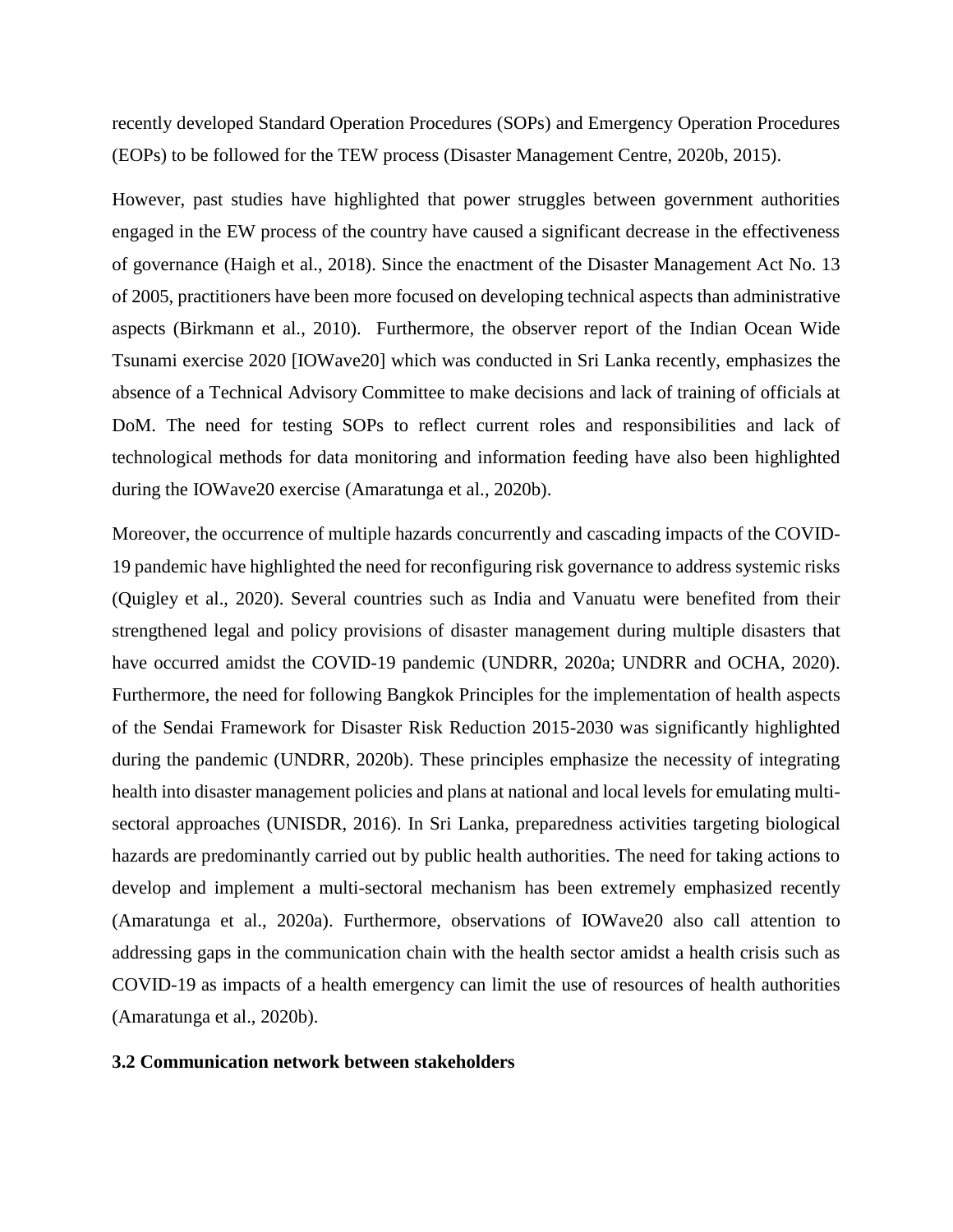Barriers in communication networks between stakeholders might be bottlenecks and reduce the efficiency of the entire EW dissemination process (Sakamoto et al., 2016). In the Sri Lankan context, Shehara et al., (2019b) have modelled the communication network of stakeholders for five frequent hazards in Sri Lanka including Tsunami using Social Network Analysis (SNA) [see Figures 1 and 2]. Results of the study have revealed that DMC functions as the key centralized stakeholder with the responsibility of receiving TEWs from DOM and dissemination of these warnings to respected units (Shehara et al., 2019b). Furthermore, the analysis shows the higher complexity in following Emergency Operation Procedures than Standard Operation Procedures.



*Figure 1: Communication Network Developed for Tsunami Based on EOPs (Shehara et al., 2019b)*

*Figure 2: Communication Network Developed for Tsunami Based on SOPs (Shehara et al., 2019b)*

Since the COVID-19 outbreak has affected the response mechanisms for concurrent hazards, it is better to direct the focus towards the impacts of pandemics on the communication network of stakeholders (Okura et al., 2020). The effective involvement of key stakeholders is paramount in enhancing the resilience against possible concurrent hazards such as Tsunamis amidst the pandemic (UNDRR, 2020a). In such a multiple disaster situation, strong coordination between line ministries, and partners at regional levels is significant. Especially, collaboration between health officials and disaster management authorities stands pivotal in this regard (UNDRR and OCHA, 2020). Recent studies conducted in Sri Lanka highlight that public health authorities have the highest control over the flow of information in the communication network during an epidemic. However, the link between health officials and other stakeholders in a multi-hazard context should be further strengthened (Jayasekara et al., 2021).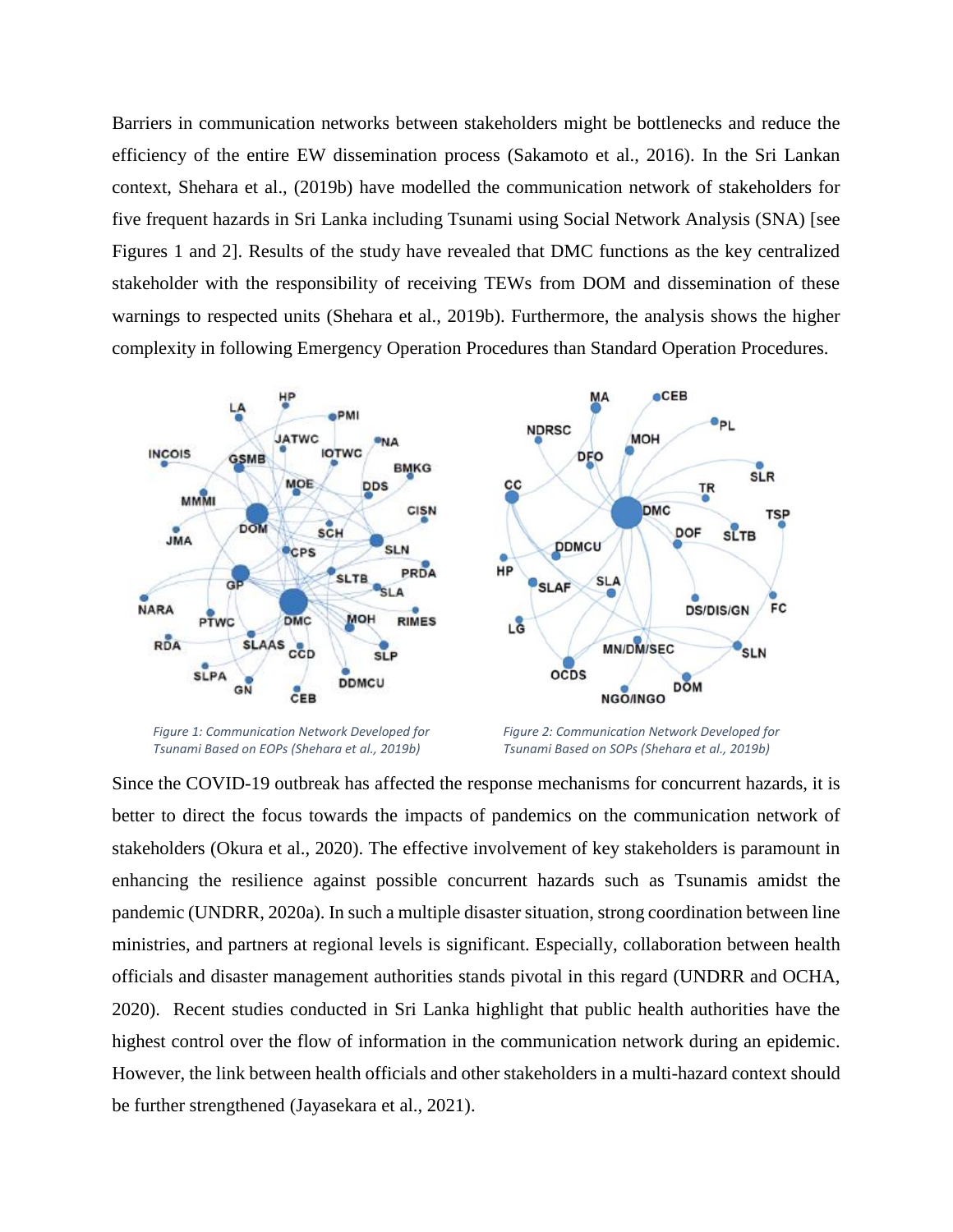#### **3.3 Modes of EW dissemination and use of new technologies for disaster communication**

'Warning, dissemination, and communication' is one of the key elements in an MHEW system (WMO, 2018). Existing communication channels that are used for disaster communication can be divided into two as traditional media (old media) and modern media (new media) (Feldman et al., 2016). Traditional media can be considered as any form of mass communication that was available before the advent of digital media. It has been widely used to distribute disaster information before the  $21<sup>st</sup>$  century (Johnson, 2015). Currently, dedicated mobile applications and social media have become the most efficient and popular in terms of emergency response and disaster informationsharing platforms globally (Shehara et al., 2019a). However, a recent study carried out in the coastal areas of Sri Lanka has concluded that the use of modern communication channels for disaster communication is low at the village level for disaster communication (Perera et al., 2020). Though the use of modern media is lacking at the village level Shehara et al., (2021) reveal that the community has been favourable towards adapting to the new approaches in the dissemination of EW alerts such as mobile applications.

Recently, social media has been widely used in disasters for communication purposes over traditional media worldwide (Peary et al., 2012). Compared to traditional media, social media has shown a vast range of benefits in terms of adaptability, relevance for residents, empowerment, information control, dependency on the power grid, cost, accessibility, and timeliness (Keim and Noji, 2011). Some incidents have shown that social media is the only way to communicate although traditional media exists (Acar and Muraki, 2011). As a multi-directional communication mechanism, it has an advanced capacity to interact with a massive community which is productive in information dissemination (Shneiderman and Preece, 2007). Finau et al., (2018) reveal that social media has contributed to information-sharing before, during, and after Tropical Cyclone Winston innovatively and efficiently. Furthermore, Hazarika et al., (2020) illustrate that social media has influenced the effective engagement of disaster relief services during Hurricane Harvey.

Recently, there has been a high usage of social media during disaster and post-disaster phases in Sri Lanka. During the 2016 floods in Sri Lanka, social media become the main form of communication (Jayasekara, 2019). However, the use of social media for EW dissemination is considerably low. Recent studies conducted in Sri Lanka highlight that a considerably low percentage of the public uses social media for disaster communication (Shehara et al., 2021, 2020).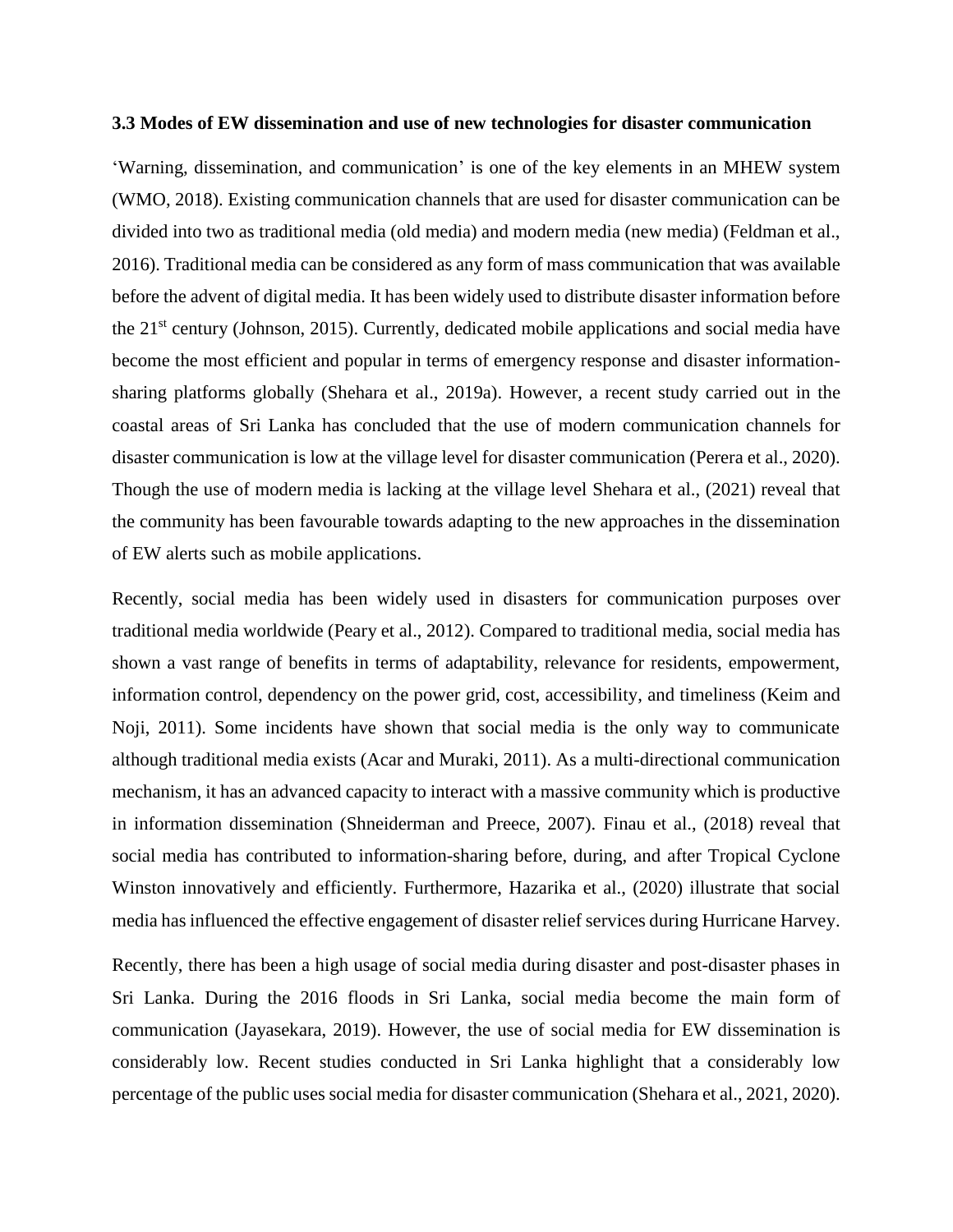In addition to that, lack of reliability in EW messages and risk information, and monetary issues affect the use of social media for risk communication in Sri Lanka. The tendency for spreading false information via social media is considerably high in the Sri Lankan context. Therefore, the commitment of authorities towards social media for EW dissemination has also gone down (Fernando, 2020). Implementing a proper regulating mechanism to avoid spreading misinformation and conducting awareness programs to the general public about the use of social media during disasters are some of the key suggestions proposed to address these existing issues.

## **3.4 Response of authorities**

Although Sri Lanka has showcased the efficiency of its existing EW mechanisms several times, recent studies have stressed on several gaps in the existing process of evacuation planning in the country (Hettiarachchi and Weerasinghe, 2014). In general, properly planned evacuation shelters pave way for well-structured rehabilitation and reconstruction activities (Mulligan and Nadarajah, 2012). However, according to the general public in coastal areas of Sri Lanka, most of the shelters lack facilities and utilities. Lack of space, drinking water, and sanitary facilities have become a major issue, especially for people with special needs (Jayasiri et al., 2018b). Currently, the cooperation of local government and sub-national administrative officials in the country related to evacuation planning is not satisfactory (Perera et al., 2020). Lack of funding, lack of preparedness on evacuation plans, less information, and limited use of technology can be identified as major reasons behind these existing conditions (Malalgoda, 2014).

Moreover, public trust and awareness of disaster evacuation plans have decreased considerably in the country due to reasons such as conducting training drills without prior notices to the public (Pitigala Liyana Arachchi et al., 2021; Rathnayake et al., 2020). During the existing evacuation process, the needs of vulnerable groups such as older adults, differently-abled people, etc. have been neglected (Perera et al., 2020). Furthermore, irregularities due to gender and ethnic biases have caused several issues in the allocation of resources such as food and first aid for victims (Rathnayake et al., 2020). Currently, the use of schools as evacuation shelters has been promoted by authorities. However, it has become an issue since newly constructed schools and other public buildings in coastal areas are located in lowland areas that get inundated during a tsunami (Ministry of Education, 2008; Rathnayake et al., 2020).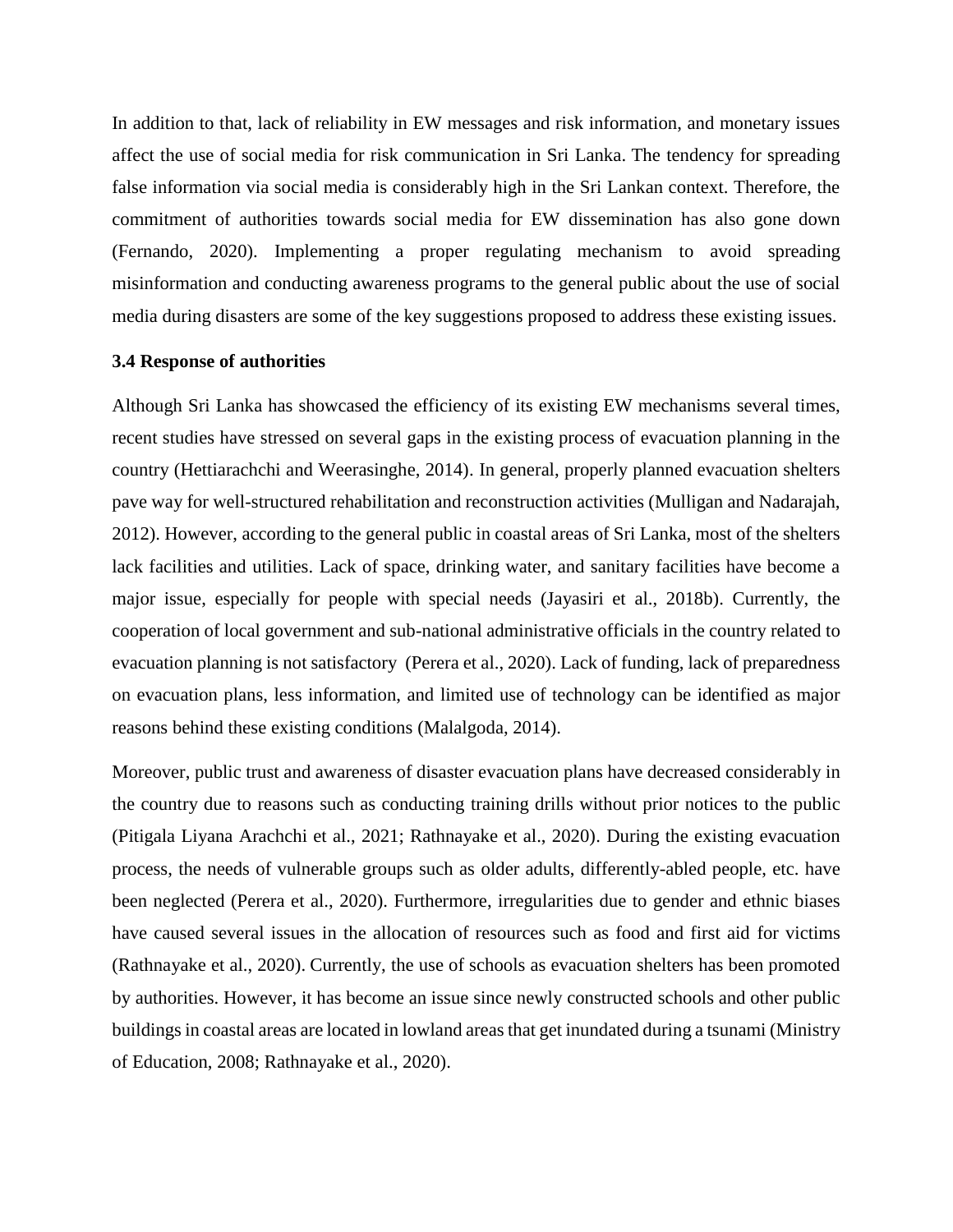The impacts of pandemics on evacuation and shelter management cannot be neglected. Response mechanisms for concurrent hazards during COVID-19 have disrupted social distancing and containment measures and vice versa (Quigley et al., 2020; UNDRR and OCHA, 2020). Therefore, appropriate health guidelines and containment measures should be followed during evacuation and within shelter sites. In addition, failures can occur in logistic management in areas hit hard by multiple hazards amidst a pandemic (Abkowitz, 2020). These synergized impacts of multiple hazards during the pandemic have adversely affected people who are already vulnerable. The negligence of such groups from social protection measures taken by authorities creates severe issues (UNDRR and OCHA, 2020). In this regard, authorities in Sri Lanka have launched several initiatives such as establishing designated shelters in COVID-19 risk areas and the concept of 'Friends and Relatives' which directs victims to the residences of their friends and relatives (WFP, 2020). However, the occurrence of recent southwest monsoon showers has highlighted the dire need for emulating multi-sectoral approaches to address the impacts of multiple hazards during COVID-19 and other pandemics in the country.

#### **3.5 Response of community**

Even if EW and EP mechanisms are developed by authorities up to standards, the effectiveness can be affected by the response capability of the community. Lack of knowledge on disasters has made the coastal community more vulnerable to coastal disasters such as tsunamis. The businessoriented lifestyle has become a leading cause in this regard (Hippola et al., 2020). The majority of the coastal community is not aware of decision-makers, modes of EW dissemination, impacts of disasters, etc. Lack of awareness and knowledge of new communication platforms through which TEWs are disseminated can be recognized as another barrier to coastal disaster resilience (Jayasiri et al., 2018a). Sometimes the level of public trust in EW mechanisms has been drastically reduced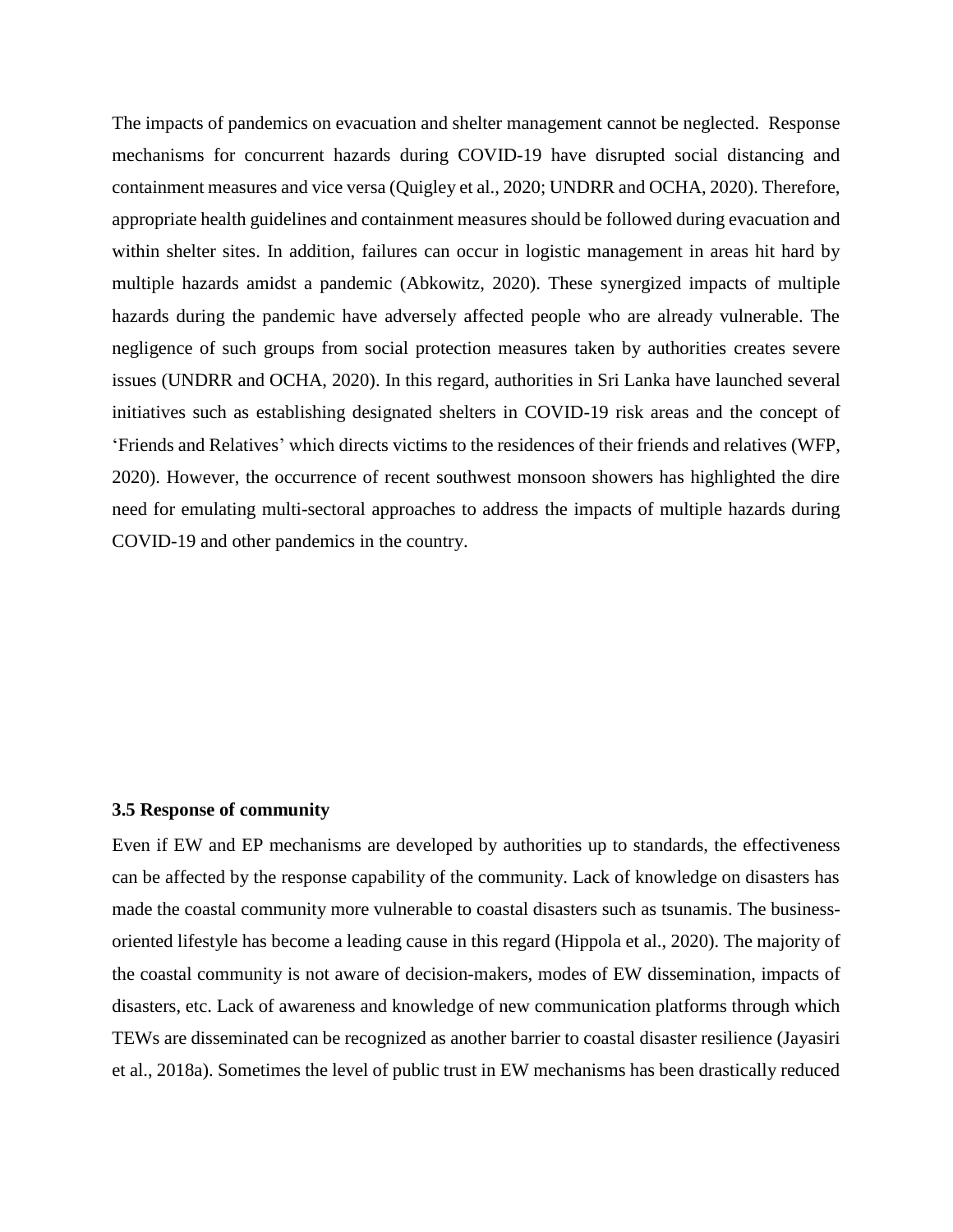due to situations such as false alarms, thus the response capacity of vulnerable communities for TEWs is reduced.

The reluctance of the public to evacuate leaving their personal properties is another key issue among coastal communities. In general, elderly people's likelihood of evacuation is considerably low (Smith et al., 2017). Fear of thievery, lack of trust in EW messages, and lack of facilities in shelters have become leading causes of public reluctance to evacuate. Furthermore, the inclusion of people with special needs in response mechanisms in the community level needs more focus. Information from the Department of Census and Statistics, Sri Lanka has revealed that more than 7% of the population in the coastal districts are differently-abled (Department of Census and Statistics (DoCS), 2012; Stough and Kang, 2015). Under existing conditions, local actors and volunteers at the community level act as the first responders in most disasters. But restrictions on mobility during the COVID-19 outbreak have hampered their capacities (UNDRR, 2020a). The significance of adhering to health guidelines on measures such as social distancing and use of masks [except stay home orders] during response mechanisms for hazards is greatly highlighted (Lux, 2020). Such issues call for the need for paying attention to modifications in the emergency response mechanisms at the community level taking into account the impacts of multiple risks especially during tsunamis due to their higher impacts.

#### **3.6 A summary of key areas addressed in past studies**

A summary of key areas addressed in past studies carried out by the research team can be identified as shown in Table 2.

| <b>Key</b> area      | Reference                                             |
|----------------------|-------------------------------------------------------|
| Governing structures | (Rathnayake et al., 2020, Jayasiri et al., 2018)      |
| Evacuation planning  | (Hippola et al., 2020; Jayasiri et al., 2018a; Perera |
|                      | et al., 2020)                                         |

*Table 2: A summary of key areas addressed by past studies of the research team*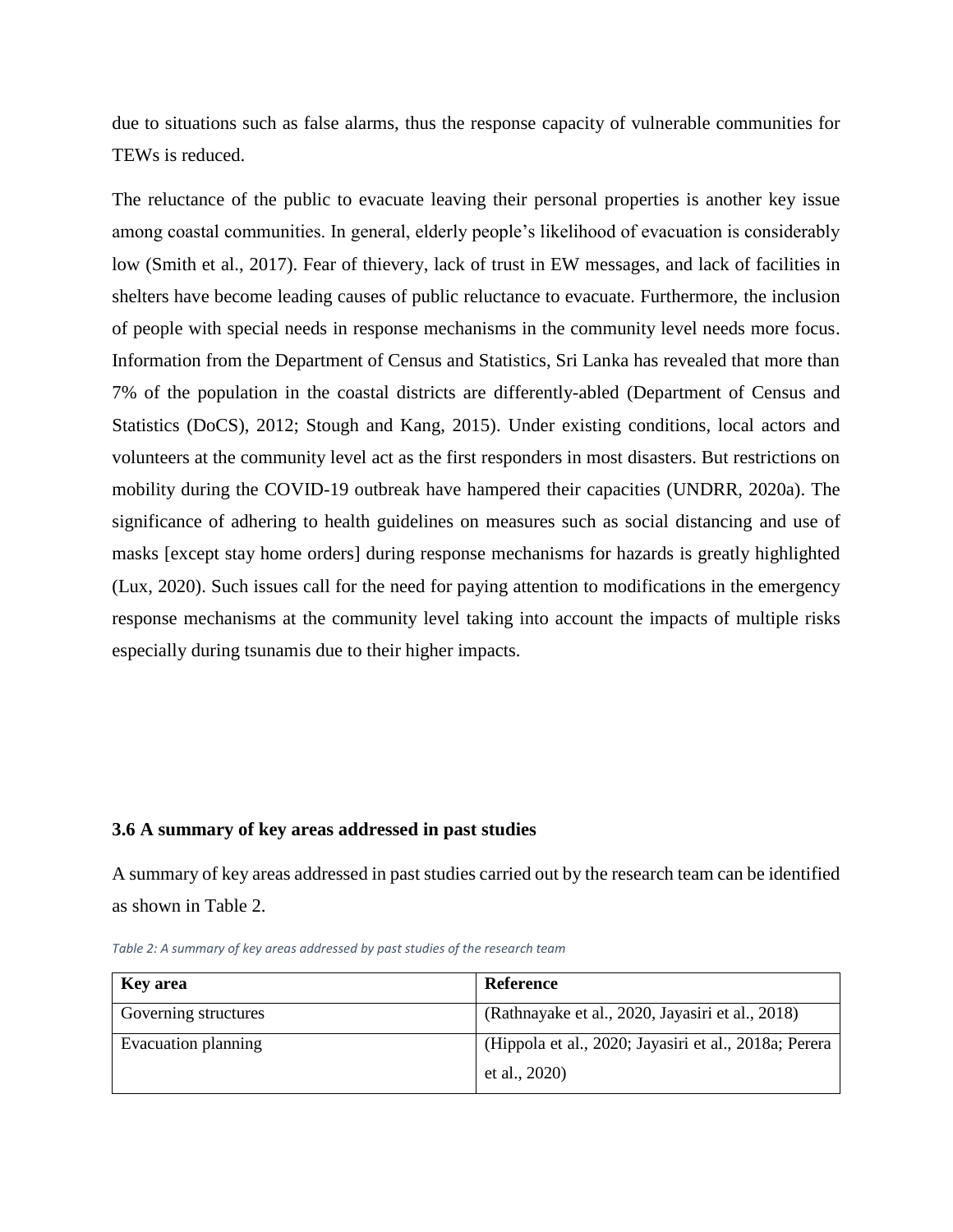| Community resilience                              | (Perera et al., 2020; Rathnayake et al., 2020) |
|---------------------------------------------------|------------------------------------------------|
| Response to EW messages                           | (Jayasiri et al., 2020; Perera et al., 2020)   |
| communication<br>technical<br>Internal<br>between | (Shehara et al., 2019b)                        |
| agencies                                          |                                                |
| Use of technological applications                 | (Shehara et al., 2019a)                        |
| Use of social media for EW dissemination          | Not addressed                                  |
| Impacts pandemics on response mechanisms          | Not addressed                                  |

It is evident that the use of social media for EW dissemination and the impacts of pandemics on response mechanisms pertaining to tsunami and other coastal hazards have not been addressed adequately. Therefore, this paper has aimed at evaluating the use of social media for EW and EP dissemination in Sri Lanka focusing on the risk of tsunamis mainly. The authors have considered the findings and recommendations of Perera et al, (2020) as a base and aimed at further improving them with challenges and barriers in areas that have not been addressed previously. Furthermore, the authors have tried to identify shortcomings and relevant recommendations related to both vulnerable communities and relevant authorities and presented them separately in this paper.

## **4. Methodology**

Primarily a detailed review was carried out on past studies conducted by the research team on coastal disaster resilience and impacts of pandemics in Sri Lanka and recently published reports. As described above in section 3, the scope of the study was identified based on the findings of this review. In the next phase, a comprehensive literature review was carried out to identify key parameters of using social media in disaster communication. Based on the findings of the literature review, a conceptual framework was developed for social media use during disasters in the Sri Lankan context. Consequently, an online questionnaire was developed based on the framework to identify the current status of use of social media in disaster communication in Sri Lanka. The online questionnaire was developed using the Survey Monkey platform. The developed questionnaire survey was circulated among the general public through social media platforms. The estimated average time to complete this survey was 15-20 mins. At the end of the data collection period, 408 responses were collected and only 352 (86.27%) respondents had fully completed the questionnaire. Data obtained from the survey were analysed to identify the current status of social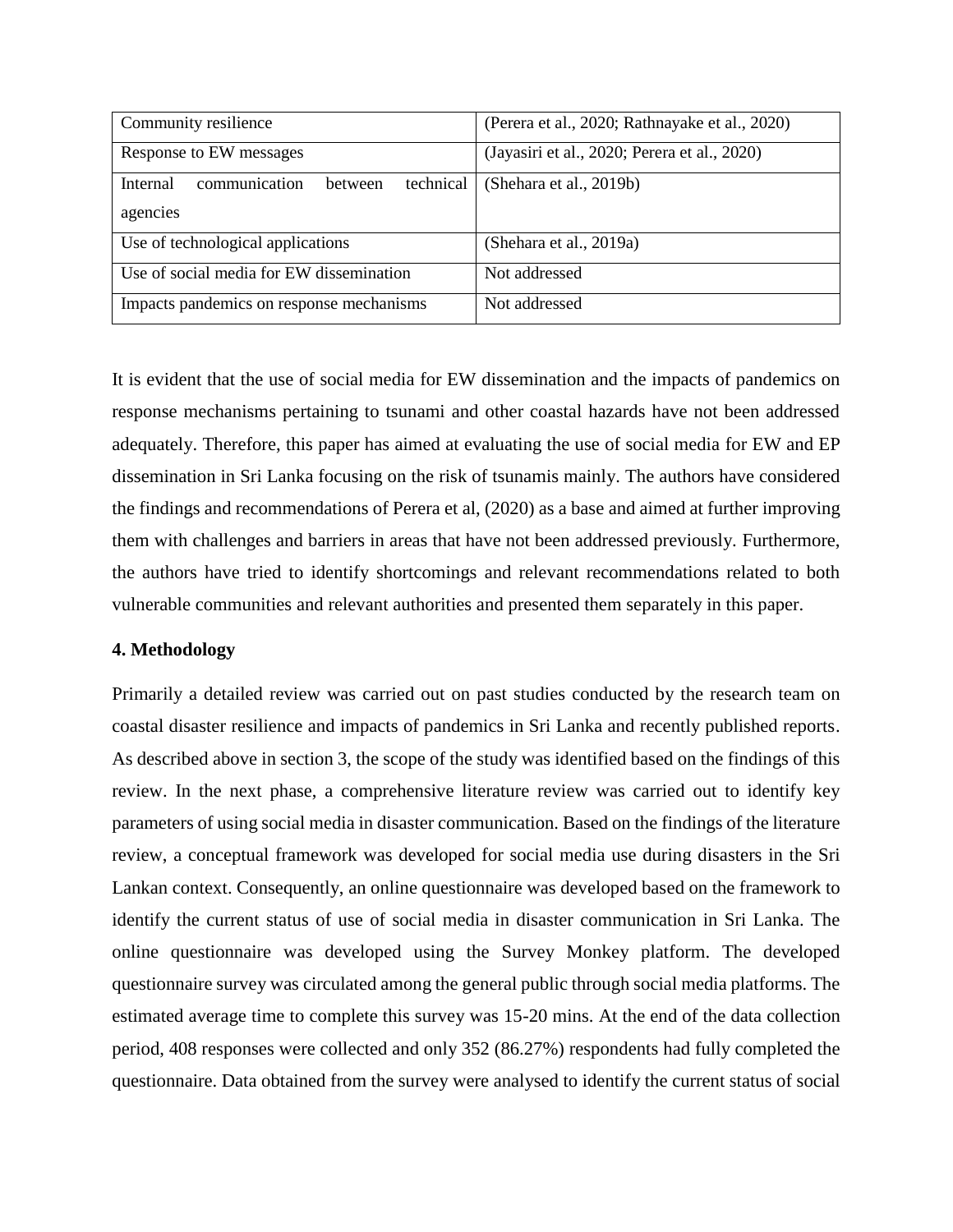media use for disaster communication in Sri Lanka. Insights from the questionnaire were further used to recommend the use of social media to address existing gaps in EW and EP pertaining to tsunamis in Sri Lanka.

## **5. Findings**

During past studies carried out by the research team in 2019, a survey was administered across 10 Grama Niladhari (GN) divisions in Sri Lanka to identify the feasibility of using mobile apps in disaster Early Warning mechanisms in the country. Results of the survey revealed that 68% of the respondents have never used any social media application, while 32% of respondents have frequently used somewhat of social media applications. Furthermore, the study has highlighted that most of the respondents in the age group: 40-50 years have never used Facebook and Twitter (Shehara et al., 2021, 2020). However, social media has been playing a vital role during the COVID-19 pandemic to disseminate risk information and updates on the pandemic to the general public. Many Facebook pages, Facebook groups, and WhatsApp groups have been created to disseminate COVID-19 related information by various stakeholders such as news media, community groups, etc. (Jayathilaka et al., 2021).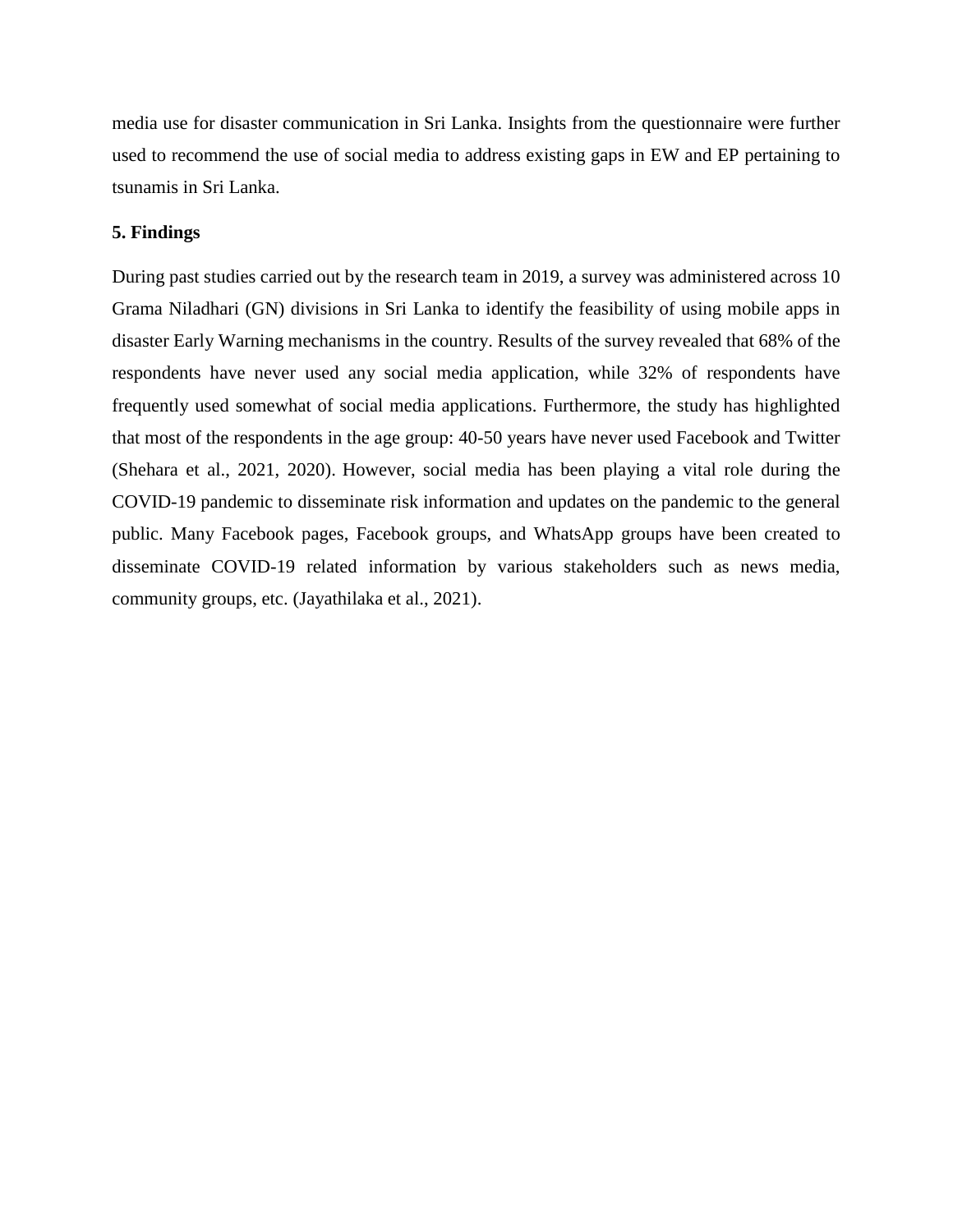

*Figure 3: The proposed preliminary framework for use of Social Media in Disasters*

In order to enhance the implementation of social media during disasters, a conceptual framework has been proposed through the study carried out by Jayathilaka et al., (2021). This framework has been developed mainly under two categories namely, 'Actions' and 'Actors'. Under the category of 'Actors', different users of social media during disasters have been illustrated and under the category of 'Actions', different uses of social media during disasters have been discussed. The proposed preliminary framework is presented in Figure 3.

The online questionnaire that was utilised in the present study was developed based on the above conceptual framework. Responses of the survey were analysed to investigate the relationship between the use of social media in disaster communication and the selected independent variables [Age, gender, and previous experience]. In this regard, the Binary logistic regression method was used to model the relationship between the selected variables. Results from a full model considering all predictor variables were included in Block 1. The contribution of each predictor (independent) variable to the model and its statistical significance has been evaluated in this Block. Table 3 details results after performing a series of statistical tests using SPSS v.26 software.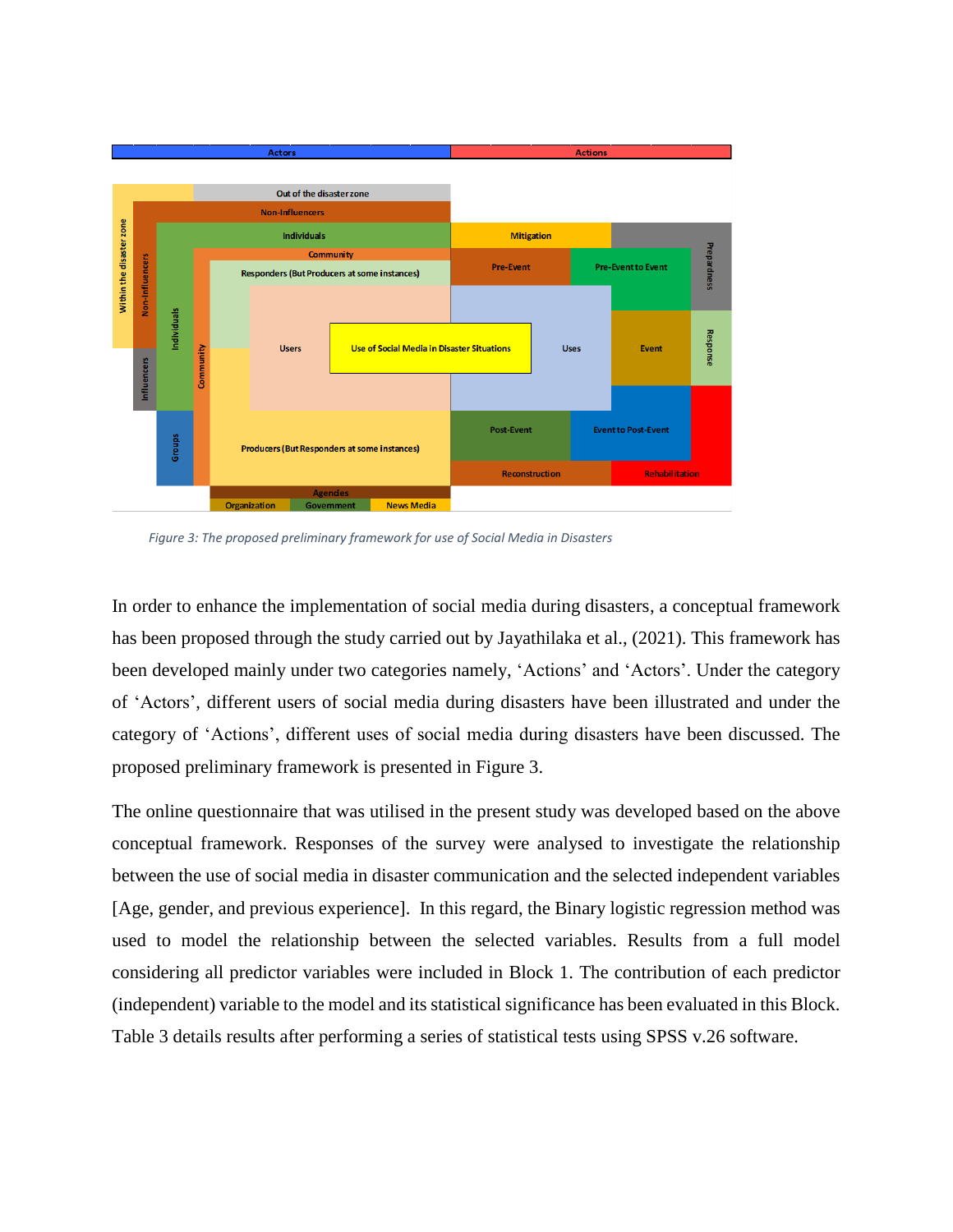|            | Variables in the equation                                           |         |       |      |        |
|------------|---------------------------------------------------------------------|---------|-------|------|--------|
|            | <b>Variables</b>                                                    | B       | S.E.  | Sig. | Exp(B) |
| Step $1^a$ | Age                                                                 |         |       | .045 |        |
|            | Age $(1)$ $(<18)$                                                   | 1.162   | .681  | .088 | 3.197  |
|            | Age (2) (18-<br>24)                                                 | .718    | .649  | .269 | 2.051  |
|            | Age (3) (25-<br>34)                                                 | $-.005$ | .724  | .994 | .995   |
|            | Age (4) (35-<br>44)                                                 | $-214$  | .740  | .772 | .807   |
|            | Age (5) (45-<br>54)                                                 | .174    | .818  | .832 | 1.190  |
|            | Age (6) $(\overline{55-}$<br>64)                                    | 1.063   | 1.248 | .394 | 2.894  |
|            | Gender (1)                                                          | $-.042$ | .262  | .873 | .959   |
|            | Previous<br>Experience                                              | .017    | .013  | .174 | 1.018  |
|            | Constant                                                            | .310    | .695  | .655 | 1.364  |
|            | a. Variable(s) entered on step 1: Age, Gender, Previous Experience. |         |       |      |        |

A set of key insights were derived based on the results of the data analysis. It was revealed that gender is a non-significant predictor which means that there is no relationship between the use of social media and gender. Furthermore, previous experience of respondents on disasters has caused an increase in the use of social media during disasters in Sri Lanka. Considering the age group variables, it can be concluded that people who are within the age of 18-24 years are more likely to use social media during disasters relative to the other age groups. People between the ages of 25- 34 years also have used social media to a significant extent during disasters. By considering the value of the regression coefficient (B), it can be seen that the use of social media is low among respondents of age groups 25-34 and 35-44. However, a higher level of social media use for disaster communication was observed among respondents of 55-64 years and 65+ years.

According to a report published by the Department of Census and Statistics of Sri Lanka on Computer Literacy Statistics, people who are in the age group of 20-24 have the highest digital literacy in the country and it decreases with age. Furthermore, this report has illustrated that the Sri Lankans in the age group 20 - 24 indicate a higher internet and email usage compared to other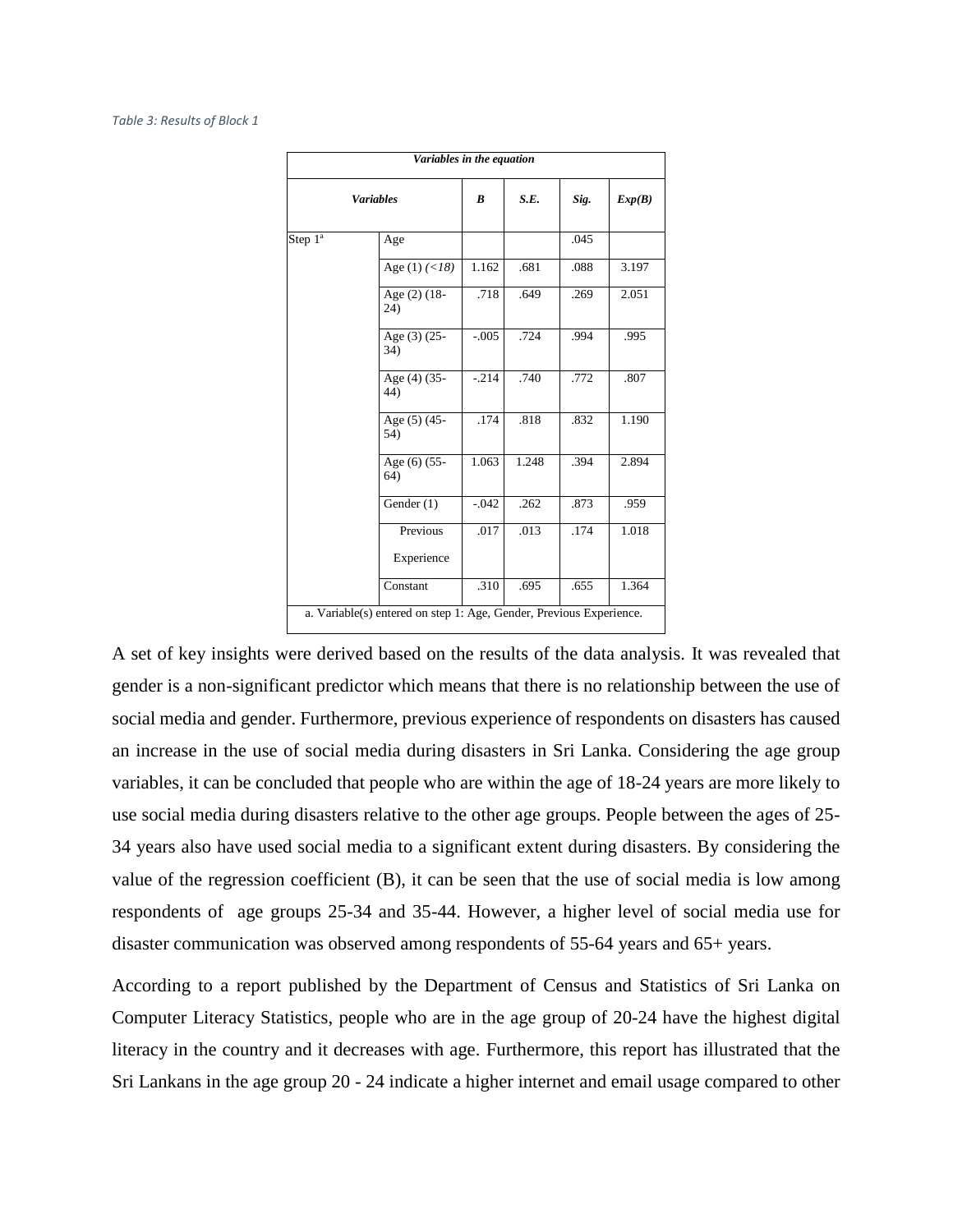age groups. Also, the use of digital devices such as Smartphones and Tablets which are connected to the internet is high in the same age group (DoCS, 2020). Moreover, the Asia Pacific Institute of Digital Marketing reveals that the Sri Lankan population in the age group 19-24 check their mobile phone at least 10 times per day. Further, they highlight that the number of times that people check their phones has reduced with the age. Elaborating on the use of disaster communication modes among older populations, past studies reveal that people who are in older age groups are more attracted to television programs such as news than digital platforms (Shehara et al., 2020). Therefore, it is evident that the penetration of the internet is comparatively low among older age groups in Sri Lanka. These aspects have resulted in low usage of social media among older age groups as depicted in the findings of the study. In this study, it has been identified that there is an increase in the usage of social media after the age of 55 years. In Sri Lanka, government and private sector employees are allowed to retire at the age of 55 years. Past studies reveal that older adults tend to use social media more after their retirement since social media provides a new platform to maintain their past connections with geographically disbursed colleagues (Meraz, 2009; Wang et al., 2011). This can be a possible reason for the increase in the use of social media after the age of 55 years.

Even though there is a slightly high usage of mobile apps among the community during disasters, this study has revealed that the consumption of social media during disasters by the Sri Lankan community is considerably low. Therefore, it is required to take immediate actions to adapt to technological advancements to effectively function during the disaster emergency response stage in the Sri Lankan context. However, the use of social media can cause negative impacts as well. Elaborating on this, false information can spread rapidly through social media causing severe consequences due to the lack of proper regulations. During the Indian Ocean-wide tsunami warning and response exercise (IOWave20) in Sri Lanka, a commotion occurred in the Beruwala area since a letter issued for testing purposes was misinterpreted as a genuine tsunami alert. This misinformation was circulated via social media leaving coastal communities in a state of panic (Daily Mirror, 2020).

Based on the results of the survey and the review of past studies conducted by the research team, gaps and recommendations in EW mechanisms and EP in coastal areas in Sri Lanka derived by Perera et al., (2020) can be further improved to present a holistic view of existing gaps and challenges pertaining to tsunamis and other coastal hazards [see Tables 4 and 5]. Table 4 presents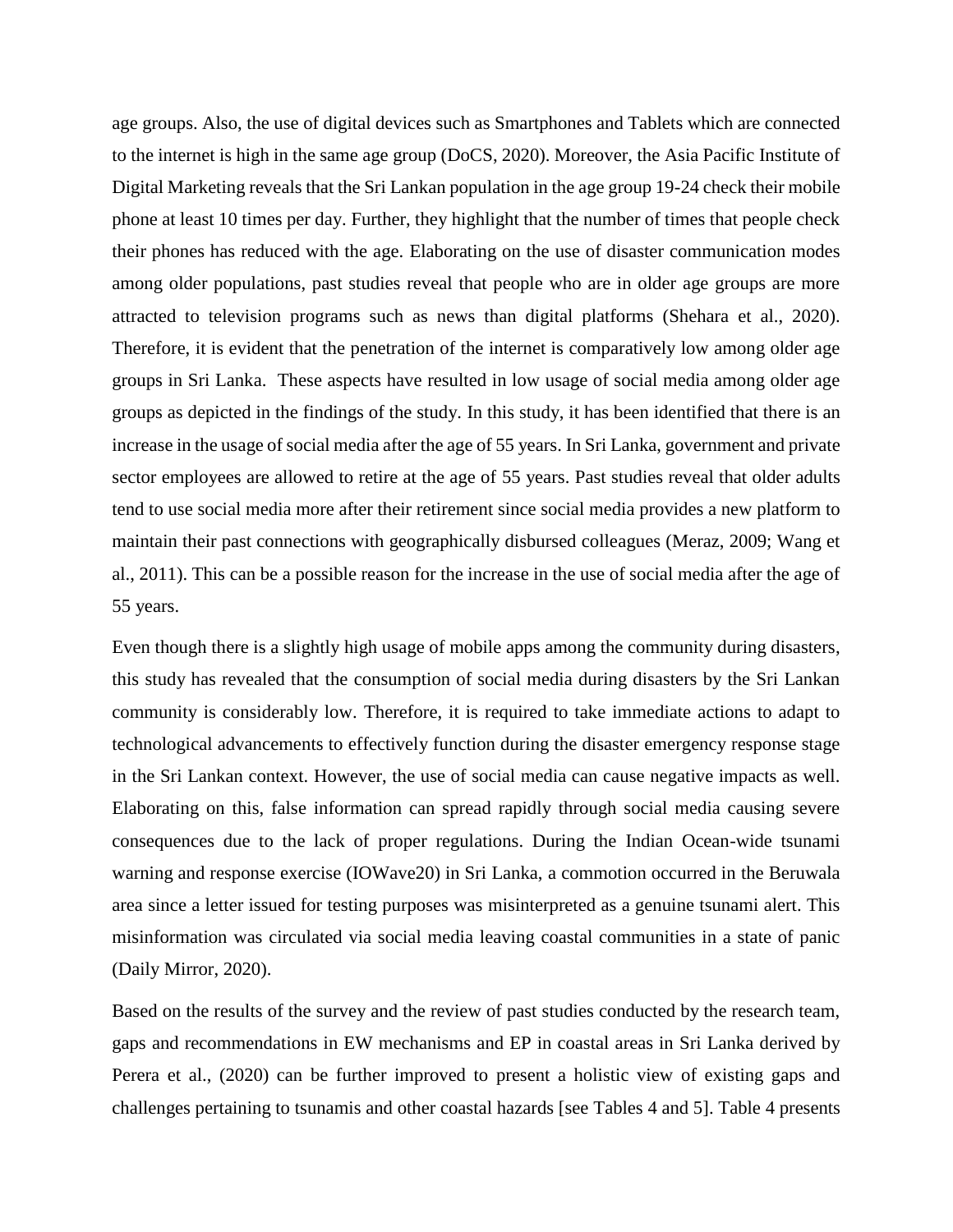identified gaps related to relevant authorities while identified gaps related to coastal communities are presented by Table 5.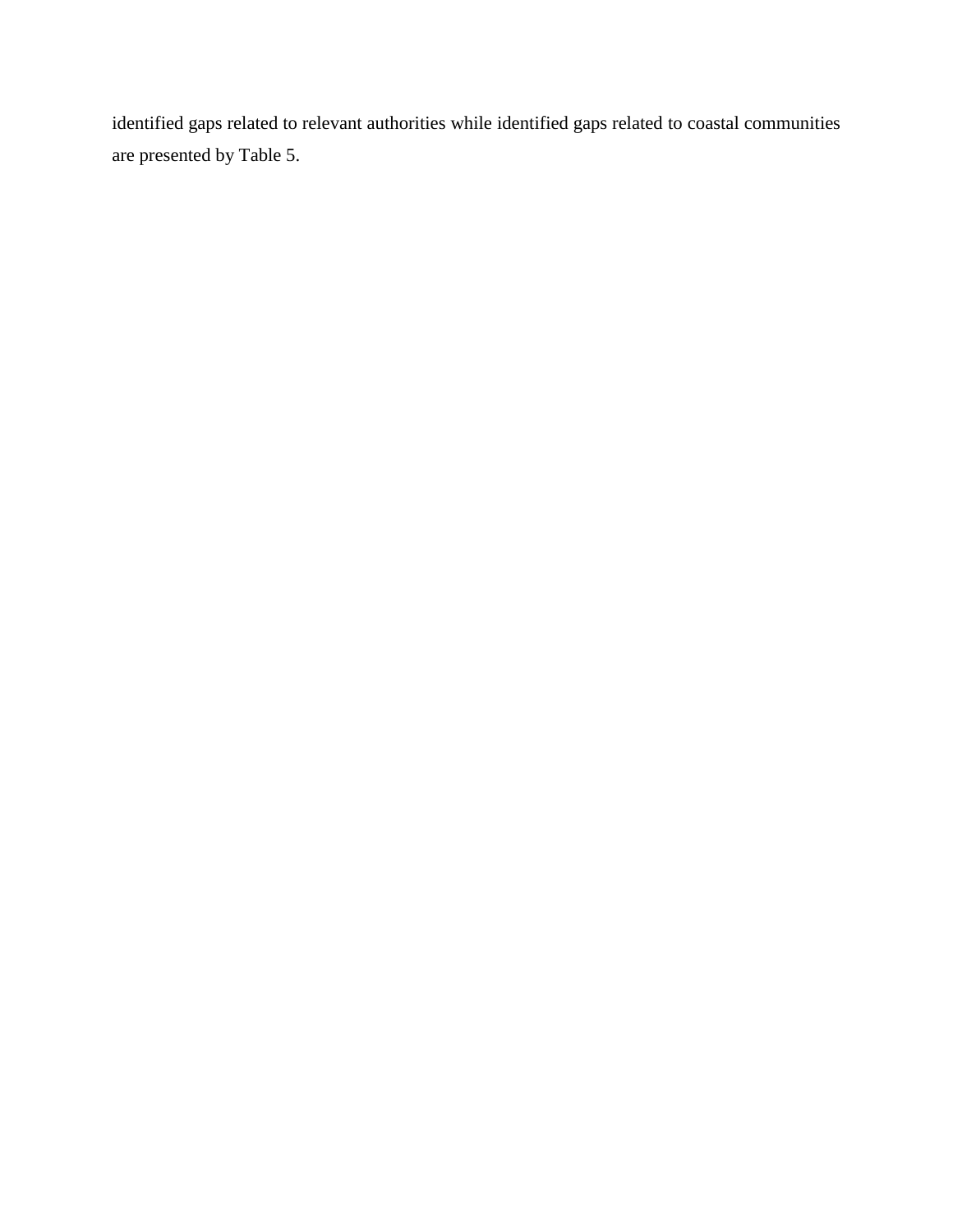|                             |                          | <b>Identified Gaps</b>                  | <b>Recommendations</b>                                                                                                      |
|-----------------------------|--------------------------|-----------------------------------------|-----------------------------------------------------------------------------------------------------------------------------|
|                             |                          | EWs does not reach the grass-root level | Develop programmes to address marginalized communities in receiving EWs and Use of updated census and statistics to         |
|                             |                          | effectively                             | monitor the effectiveness of the process                                                                                    |
|                             |                          |                                         | Promoting the use of Social Media /mobile applications through establishing a user-friendly interface for EWs dissemination |
|                             |                          |                                         | and reducing the level of complexity in mobile apps used for EWs                                                            |
|                             |                          |                                         | Enhance awareness among communities on communication systems                                                                |
|                             |                          | Bottlenecks in communication links      | Use of technological applications to establish communication systems                                                        |
|                             |                          |                                         | Establish localized EW systems to avoid breakdowns in the hierarchy of EWs dissemination                                    |
|                             |                          | <b>Outdated SOPs</b>                    | Verifying SOPs and reflecting roles and duties frequently                                                                   |
|                             |                          | Issues in decision-making structures    | <b>Establishing a Technical Advisory Committee</b>                                                                          |
|                             |                          |                                         | Revisit legal and policy provisions to eliminate power struggles between authorities                                        |
|                             |                          | Lack of communication with the health   | Revising SOPs including health authorities                                                                                  |
|                             |                          | sector                                  |                                                                                                                             |
| Early Warning Dissemination |                          | Bad conditions of Equipment used for    | Improve the status of maintenance                                                                                           |
|                             |                          | hazard forecasting and EW dissemination |                                                                                                                             |
|                             |                          | Lesser number of EW towers              | Allocate more monetary resources for installing new towers and maintaining existing towers                                  |
|                             |                          |                                         | Promote the use of more effective alternative methods                                                                       |
|                             |                          | Lack of clarity and accuracy            | Develop local area modelling to improve the accuracy of forecasting                                                         |
|                             |                          |                                         | Get the extensive use of seasonal predicting models                                                                         |
|                             |                          |                                         | Capacity building in hazard monitoring and forecasting                                                                      |
|                             |                          | Poor communication speed among          | Promote the use of Social Media Platforms for disseminating EWs by increasing credibility and clarity of information        |
|                             |                          | stakeholders and between the public and | Establish reliable communication systems from technical agencies to EOC and EOC to regional actors                          |
|                             |                          | stakeholders                            | Introduce automated systems for generating & disseminating EWs where it is applicable                                       |
|                             |                          |                                         | Link traditional and innovative mechanisms together (Ex; Online media briefings followed by text messages on significant    |
|                             |                          |                                         | notices)                                                                                                                    |
|                             |                          |                                         | Develop technological platforms using social media for stakeholder coordination                                             |
|                             |                          | Lack of engagement of local authorities | Increase funding, human resources, and political support                                                                    |
|                             |                          |                                         | Revisit and revise legal provisions to strengthen the engagement of local actors                                            |
|                             |                          |                                         | Develop hazard, vulnerability $&$ risk maps at local levels                                                                 |
|                             |                          | False predictions                       | Use of new technologies for forecasting                                                                                     |
|                             |                          |                                         | Develop local area modelling to improve the accuracy of forecasting                                                         |
|                             |                          | Lack of human resources                 | Recruit talented staff and conduct regular capacity building and training programmes                                        |
|                             |                          | Media acting on their own               | Conduct awareness campaigns on ethics in communication                                                                      |
|                             |                          |                                         | Enforcement of strict laws on media                                                                                         |
|                             |                          | Poor Planning                           | Alter laws and policies for multi-sectoral approaches                                                                       |
|                             | Procedures<br>Evacuation |                                         | Use of updated census and statistics                                                                                        |
|                             |                          | Lack of prior notice                    | Use of software and applications to manage the process of issuing warning notices                                           |
|                             |                          | Unnecessary exaggeration                |                                                                                                                             |
|                             |                          |                                         | Update the templates used for issuing EWs with clear legends and signs                                                      |
|                             |                          | Poor safety in evacuation routes        | Increase the use of multi-sectoral approaches for evacuation planning                                                       |

*Table 4: Summary of identified gaps related to authorities and proposed recommendations*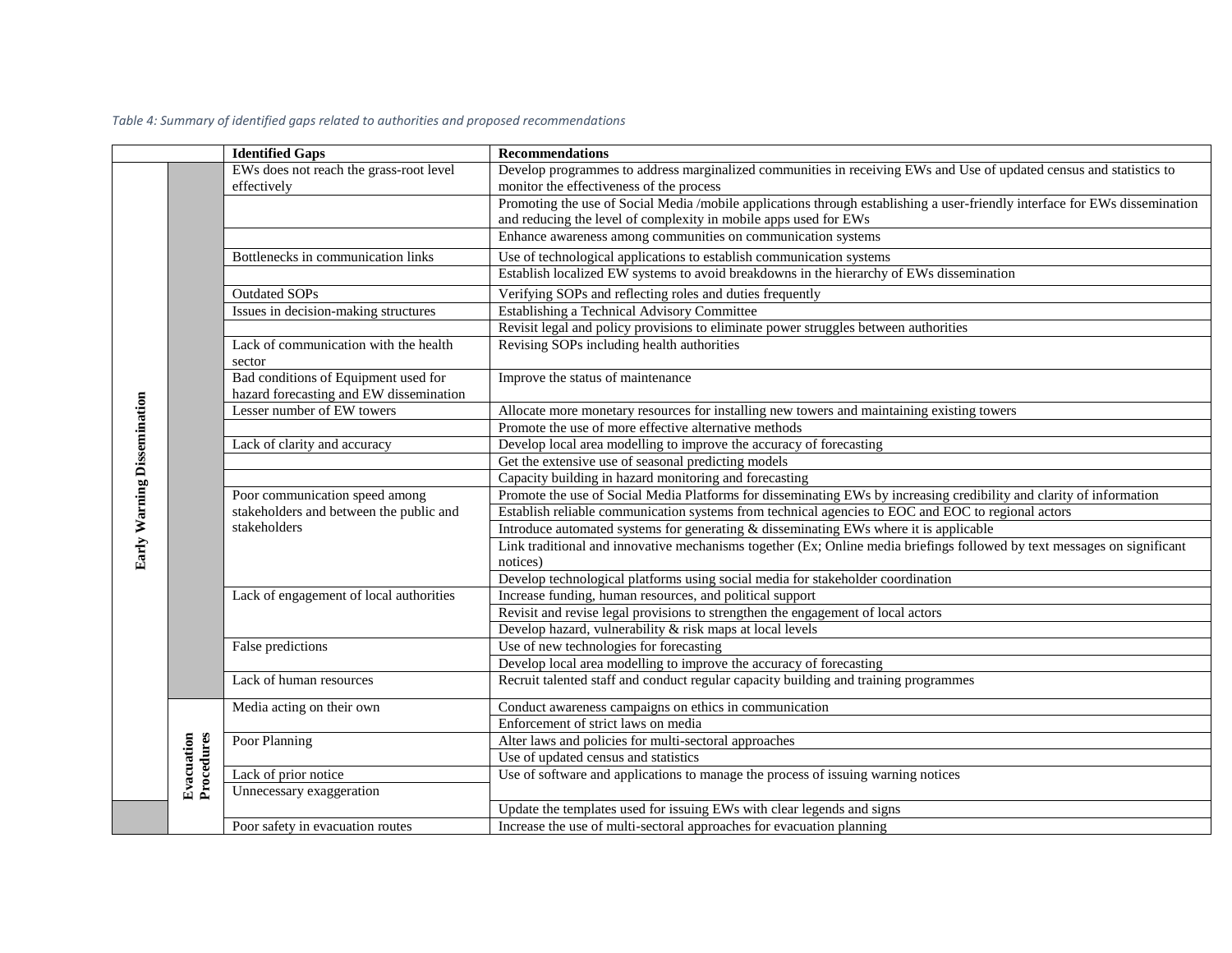|                                                 | Use of updated census and statistics for planning                                                                     |
|-------------------------------------------------|-----------------------------------------------------------------------------------------------------------------------|
|                                                 | Develop social media platforms to update information related to the safety of evacuation routes at the disaster stage |
| Limited resources in shelters                   | Investing in infrastructures inside shelters                                                                          |
|                                                 | Strengthen logistic supply chains                                                                                     |
|                                                 | Improve links with relief services through social media platforms and develop programmes for camp management          |
| Low attention towards people with special       |                                                                                                                       |
| needs                                           | Allocate specifically designed areas in safe shelters for people with special needs                                   |
|                                                 | Develop & implement humanitarian standards for evacuation camps                                                       |
| Irregularities in the distribution of resources |                                                                                                                       |
|                                                 | Use of structured approaches for resource distribution with the aid of technological platforms                        |

#### *Table 5: Summary of identified gaps related to community and proposed recommendations*

|                                       |             | <b>Identified Gaps</b>                                 | <b>Recommendations</b>                                                                                               |
|---------------------------------------|-------------|--------------------------------------------------------|----------------------------------------------------------------------------------------------------------------------|
|                                       |             | Mistrust on authorities                                | Implement mechanisms to measure public trust and take actions accordingly                                            |
|                                       |             |                                                        | Introduction of rating systems for community trust on authorities                                                    |
| <b>Warning Dissemination</b><br>Early |             |                                                        | Implement rumour monitoring systems to eliminate false risk warnings                                                 |
|                                       |             | Overconfidence in their safety                         | Persuade to evacuate by using strict notices and warnings                                                            |
|                                       |             |                                                        | Build risk knowledge of community                                                                                    |
|                                       |             |                                                        | Use of risk communication strategies to emphasize the danger of the hazard                                           |
|                                       |             | Lesser use of technological platforms for              | Awareness campaigns for increasing electronic literacy                                                               |
|                                       | information |                                                        | Dissemination of EWs through social media targeting specific age groups                                              |
|                                       |             | Depends on slower modes of dissemination               | Communicate through tri forces                                                                                       |
|                                       |             |                                                        | Increase the community awareness on speed communication systems                                                      |
|                                       |             |                                                        | Establish communication systems from local actors to community                                                       |
|                                       |             |                                                        | Updating school curriculum on risk communication systems                                                             |
|                                       |             | Lack of awareness $\&$ not following health guidelines |                                                                                                                      |
|                                       |             |                                                        | Establishing clear signboards to disseminate proper information                                                      |
|                                       |             |                                                        | Using informal tools of education                                                                                    |
|                                       |             |                                                        | Community-based awareness programs                                                                                   |
|                                       |             | Reluctance to respond                                  | Use clear signs in communicating the risk                                                                            |
|                                       |             |                                                        | Awareness building programmes to increase the level of risk knowledge on impacts of disasters                        |
|                                       | Procedures  | Inexperience in evacuation drills                      | Emulate a multi-sectoral approach when designing and conducting evacuation drills                                    |
|                                       |             |                                                        | Scenario-based drills and training                                                                                   |
|                                       |             |                                                        | Conduct an adequate number of drills at the community level                                                          |
|                                       |             |                                                        | Promote benefits of pre-evacuation drills to increase participation in drills                                        |
|                                       |             | Too attached to personal belongings                    | Promote the concept of evacuation backpack                                                                           |
|                                       |             |                                                        | Educate on inhouse protection strategies for personal belongings Ex; Increase elevation to protect goods from floods |
|                                       | Evacuation  | Poor cooperation with local government units           | Creating a personal care network                                                                                     |
|                                       |             |                                                        | Include local authorities and community during evacuation planning                                                   |
|                                       |             |                                                        | Establish platforms strengthen collaboration between LAs and communities                                             |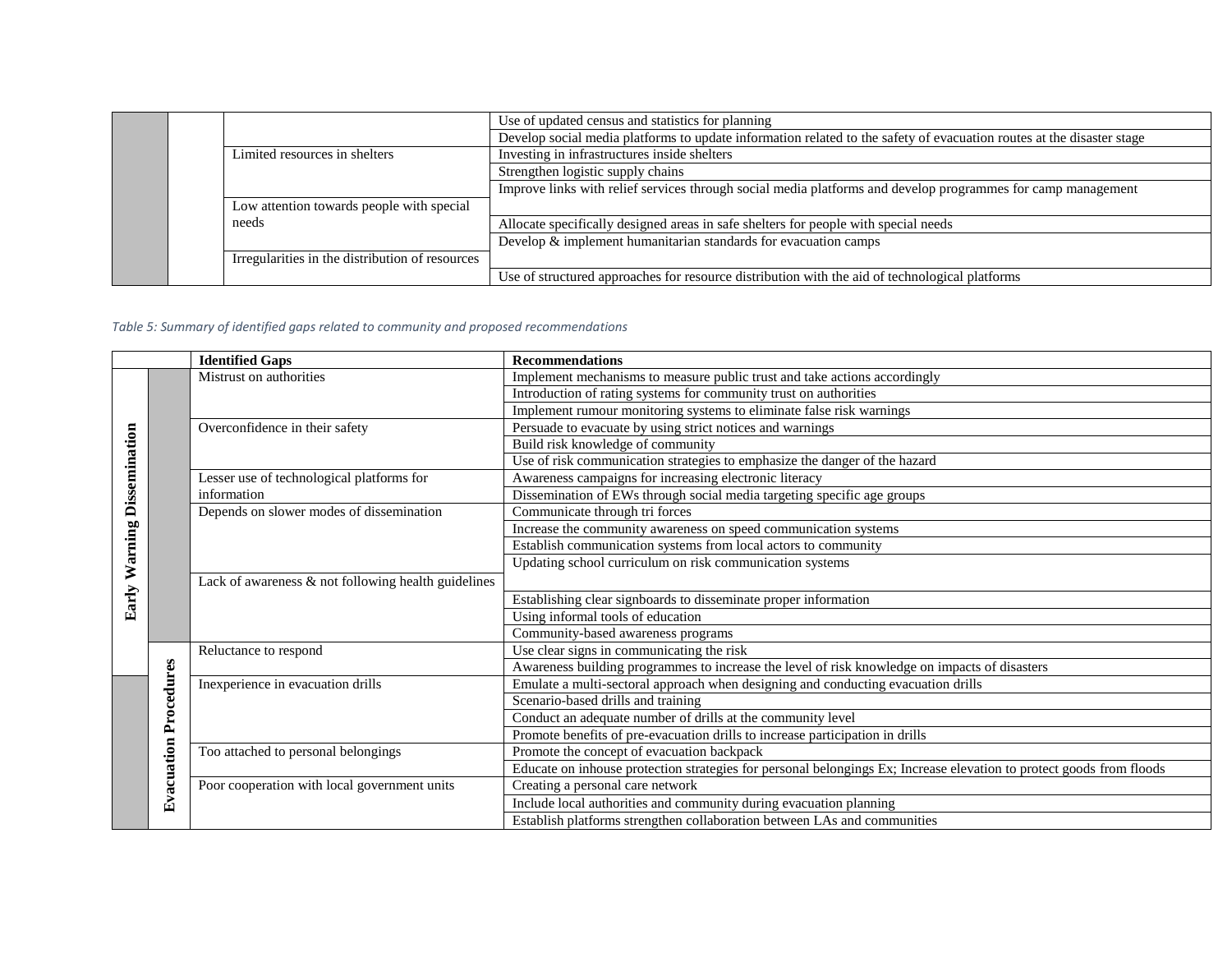## **6. Conclusion**

The findings of the study led to the identification of several gaps in TEWs and Evacuation Planning in Sri Lanka followed by recommendations as summarized in Tables 4 and 5. Taking into consideration the impacts of tsunamis and coastal hazards during the COVID-19 pandemic and its cascading impacts, these recommendations can be presented under key themes named, 1) Governance; 2) Institutional coordination; 3) Hazard forecasting and dissemination, and 4) Response at local and community level. Elaborating on proposed changes in governance, decisionmaking structures in the national early warning system should be further strengthened with the appointment of advisory committees and redesigned policies. As highlighted during past studies, power struggles between government authorities should be solved through the policy redesigning process. Furthermore, there should be a strong legal and policy basis to implement responses to concurrent hazards that can affect multiple sectors and levels of authority. Since response mechanisms to simultaneous hazards aggravate impacts of the pandemic, emergency preparedness and response mechanisms and contingency plans should be modified considering containment measures taken to curtail the pandemic. In modifying those plans, it is recommended to promote the use of technological platforms such as social media and mobile applications for risk communication and awareness-raising since it reduces human contacts and delays in information sharing. Furthermore, the complexity of these procedures should be reduced.

A strong level of coordination between relevant stakeholders of a Multi-Hazard Early Warning system is paramount in addressing synergized impacts of multiple disasters. As per identified gaps, the disaster management authorities in the country should align with public health authorities to effectively respond to possible tsunami and other hazards amidst COVID-19. Apart from the changes at the policy level, this collaboration can be further enhanced through creating technological platforms such as social media groups, virtual meeting groups, mobile applications, etc. during preparedness and response planning. Currently, the effectiveness of hazard forecasting and EW dissemination is a major concern for authorities. The use of local area modelling and extensive use of seasonal prediction models can be incorporated in increasing the level of accuracy in hazard prediction. Furthermore, the use of pandemic and tsunami and other hazards hybrid models enables to foresee compound effects of multiple disasters. Though local level actors have a high potential to reach the community level and carry out preparedness and response activities,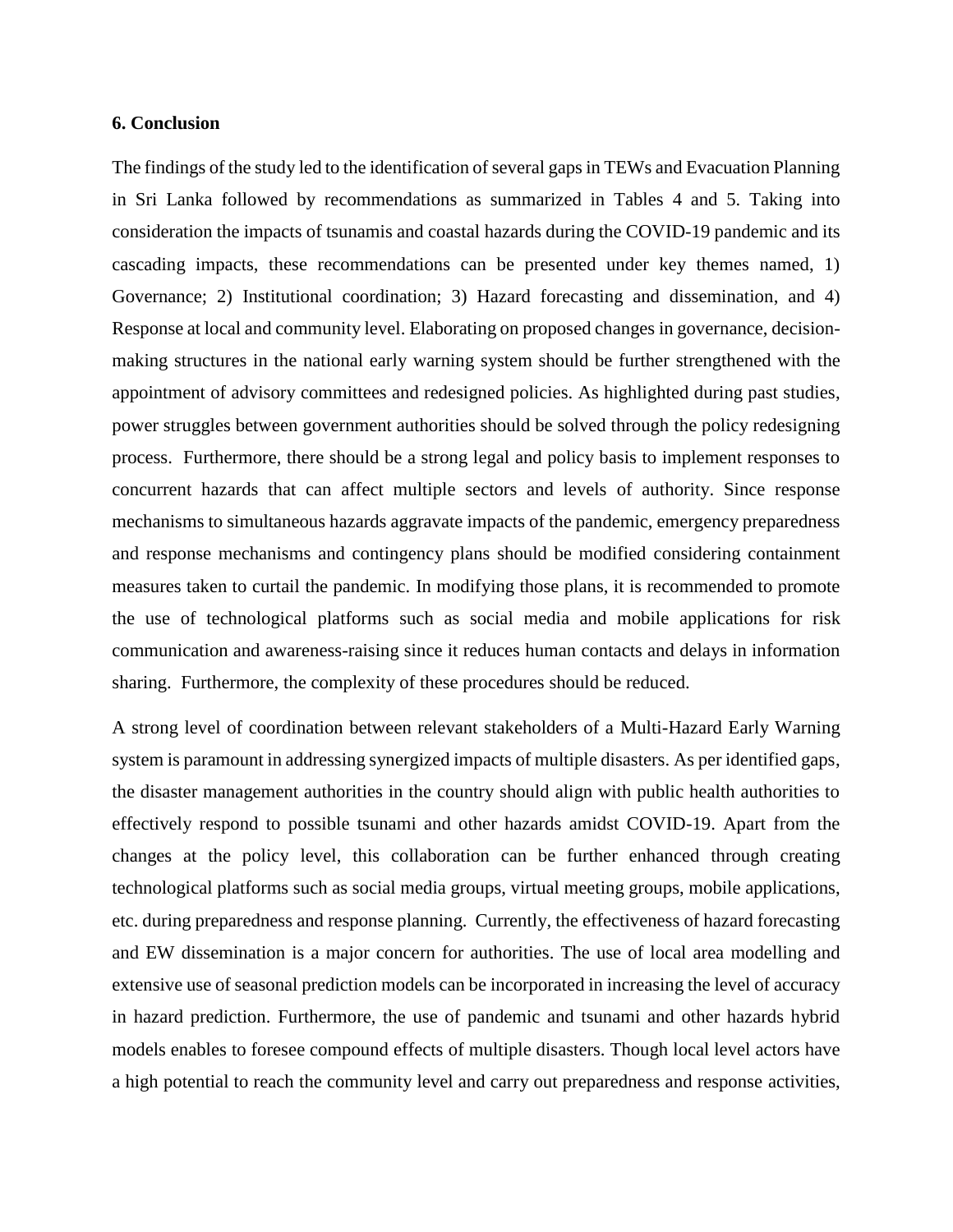this link has become weak under existing conditions. Increasing human resources, political support, funding, technical capacities, etc. can be identified as possible strategies for enhancing the capacity of local actors. Through strengthening local actors, several issues related to evacuation planning such as lack of pre-evacuation drills, emergency signs, poor dissemination of evacuation plans, poor facilities at safety centres, and commotions in resource distribution can be addressed effectively.

Poor last-mile dissemination, lack of public trust in authorities, lack of awareness, dependency on slower communication modes are a few of the leading issues identified at the community level pertaining to early warning systems for tsunamis and other hazards. Elaborating on possible reasons behind those issues, the overall adaptation to the newest technology for communication in an event of a disaster is comparatively low in the Sri Lankan community. As per the findings, there is low usage of social media for communicating disaster-related information and it does not depend on the gender of users but the age group. There should be a mechanism to increase the use of social media platforms for disaster communication among the middle age groups (35-54 years). In this regard, strategies should be implemented to increase digital literacy and access to the internet among older adults. Though older adults do not use social media much they can be highly motivated when they identify how it can be useful to their lives. Furthermore, authorities have the responsibility of getting the maximum use of the population (18-34 years and 55+ years who use social media and technological platforms for disaster communication. Creating internet platforms with easy access for disaster communication, user-friendly and informative interfaces in mobile applications, and less complexity in messages disseminated through social media can be identified as some of the possible actions to be taken to increase the use of social media for EW dissemination. At the same time, necessary actions should be taken to eliminate false information shared through those platforms. Having dedicated staff to quell rumours and misinformation, strict law enforcement, and use of ethics in communications can be recommended in this regard. If relevant authorities can create an environment where EWs and EP are disseminated effectively through social media platforms, issues such as lack of public trust, repetitive notices, lack of prior notices on safety drills, and poor public awareness can be addressed through such platforms. As a way forward this research can be extended to identify how impacts of infectious disease outbreaks such as COVID-19 can affect the use of social media to receive and share information related to EW and EP during a multi-hazard scenario, especially during a tsunami-pandemic hybrid event.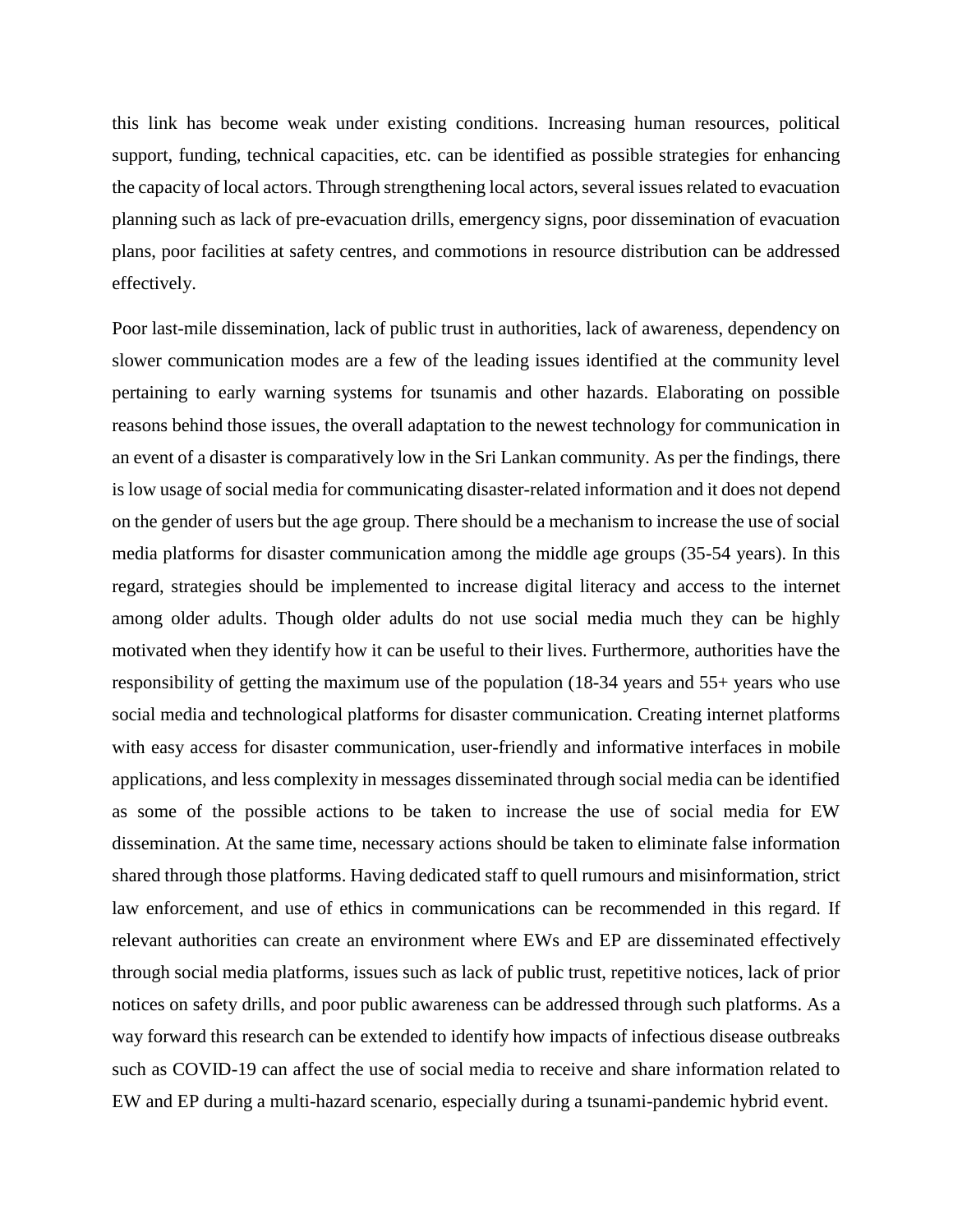## **Acknowledgment**

The authors here gratefully acknowledge Erasmus+ Capacity Building for Higher Education Grant, Capacity Building in Asia for Resilience EducaTion (CABARET) for providing funds and expertise in carrying out this research study. The authors would also like to acknowledge the members of the research team who contributed to collect the data.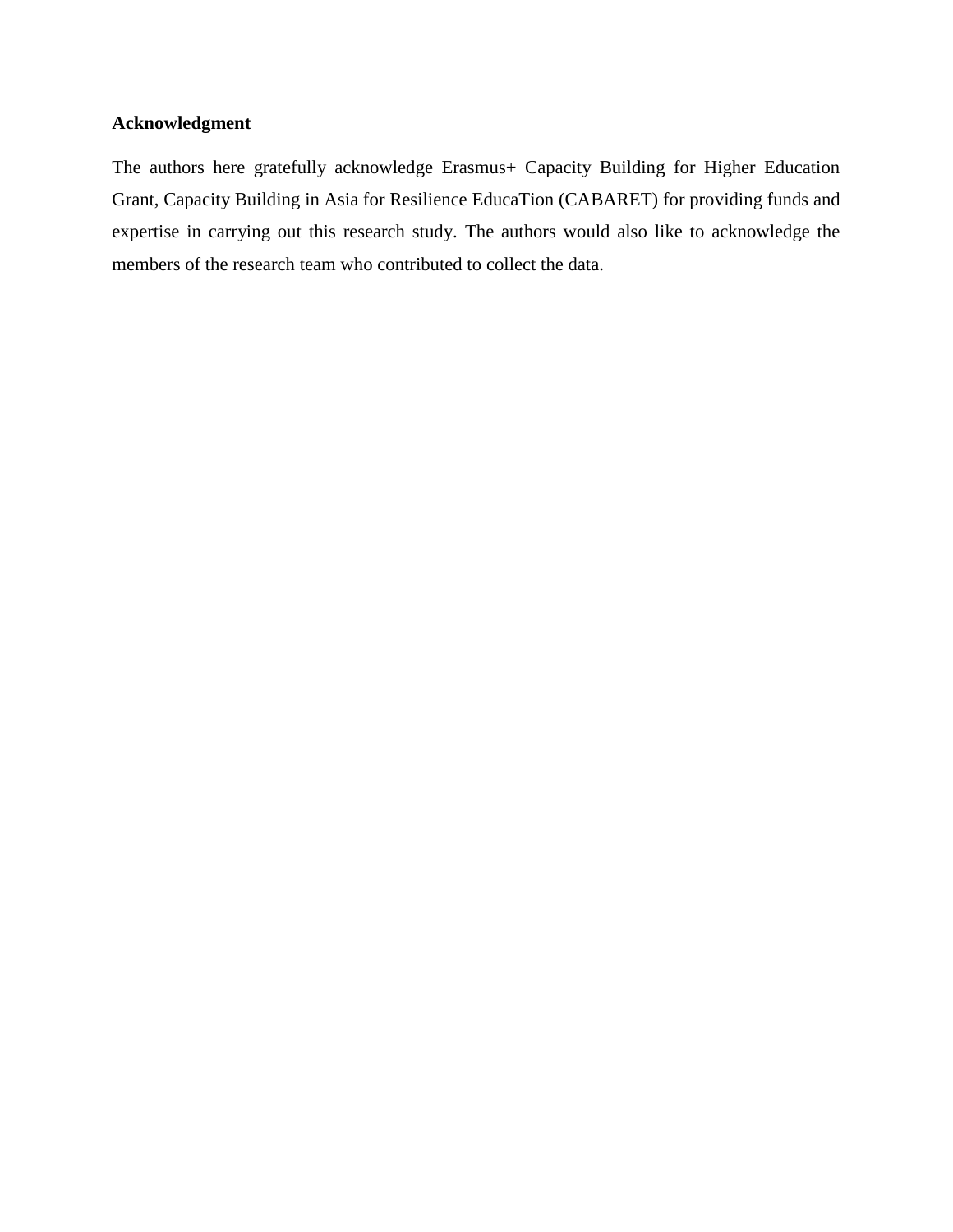## **References**

- Abkowitz, M., 2020. Can your community handle a disaster and coronavirus at the same time? | PreventionWeb.net. Conversat. Media Gr. .
- Acar, A., Muraki, Y., 2011. Twitter for crisis communication: Lessons learned from Japan's tsunami disaster. Int. J. Web Based Communities 7, 392–402. https://doi.org/10.1504/IJWBC.2011.041206
- Amaratunga, D., Haigh, R., Fernando, N., Jayasinghe, N., Siriwardana, C., Jayasekara, R., Jayaweera, S., 2020a. Position paper on the integration of epidemic and pandemic preparedness in disaster risk reduction planning in Sri Lanka.
- Amaratunga, D., Haigh, R., Premalal, S., Siriwardana, C., Liyanaarachchige, C., 2020b. Report on Exercise Indian Ocean Wave 2020: An Indian Ocean-wide Tsunami Warning and Communications Exercise.
- Bernard, E., Titov, V., 2015. Evolution of tsunami warning systems and products. Philos. Trans. R. Soc. A Math. Phys. Eng. Sci. 373, 20140371. https://doi.org/10.1098/rsta.2014.0371
- Birkmann, J., Buckle, P., Jaeger, J., Pelling, M., Setiadi, N., Garschagen, M., Fernando, N., Kropp, J., 2010. Extreme events and disasters: A window of opportunity for change? Analysis of organizational, institutional and political changes, formal and informal responses after mega-disasters. Nat. Hazards 55, 637–655. https://doi.org/10.1007/s11069- 008-9319-2
- Cecioni, C., Bellotti, G., Romano, A., Abdolali, A., Sammarco, P., Franco, L., 2014. Tsunami early warning system based on real-time measurements of hydro-acoustic waves, in: Procedia Engineering. Elsevier Ltd, pp. 311–320. https://doi.org/10.1016/j.proeng.2014.02.035
- Department of Census and Statistics (DoCS), 2012. Information on Disabled Persons.
- Disaster Management Centre, 2020a. Early Warning Systems [WWW Document]. URL http://www.dmc.gov.lk/index.php?option=com\_content&view=article&id=60&Itemid=225 &lang=en (accessed 10.30.20).
- Disaster Management Centre, 2020b. Standard Operating Procedures for Sri Lanka's Tsunami Early Warning System.
- Disaster Management Centre, 2015. National Emergency Operation Plan Volume 1 (NEOP) [WWW Document]. URL https://www.unlocked.lk/wp-content/uploads/2019/06/NEOP-Volume-1.pdf
- Disaster Management Centre, 2014. Sri Lanka National Disaster Management Plan 2013-2017.
- DoCS, 2020. Computer Literacy Statistics 2020 (First six months). Department of Census and Statistics.
- Eckstein, D., Marie-Lena, H., Maik, W., 2019. Global Climate Risk Index 2019.
- Feldman, D., Contreras, S., Karlin, B., Basolo, V., Matthew, R., Sanders, B., Houston, D., Cheung, W., Goodrich, K., Reyes, A., Serrano, K., Schubert, J., Luke, A., 2016. Communicating flood risk: Looking back and forward at traditional and social media outlets. Int. J. Disaster Risk Reduct. 15, 43–51. https://doi.org/10.1016/j.ijdrr.2015.12.004
- Fernando, R.L.S., 2020. Artificial Intelligence and Disaster Management in Sri Lanka: Problems and Prospects. Palgrave Macmillan, Singapore, pp. 149–166. https://doi.org/10.1007/978- 981-15-4291-6\_11
- Finau, G., Cox, J., Tarai, J., Kant, R., Varea, R., Titifanue, J., 2018. Social Media and Disaster Communication: A Case Study of Cyclone Winston. Pacific Journal. Rev. 24, 123–137.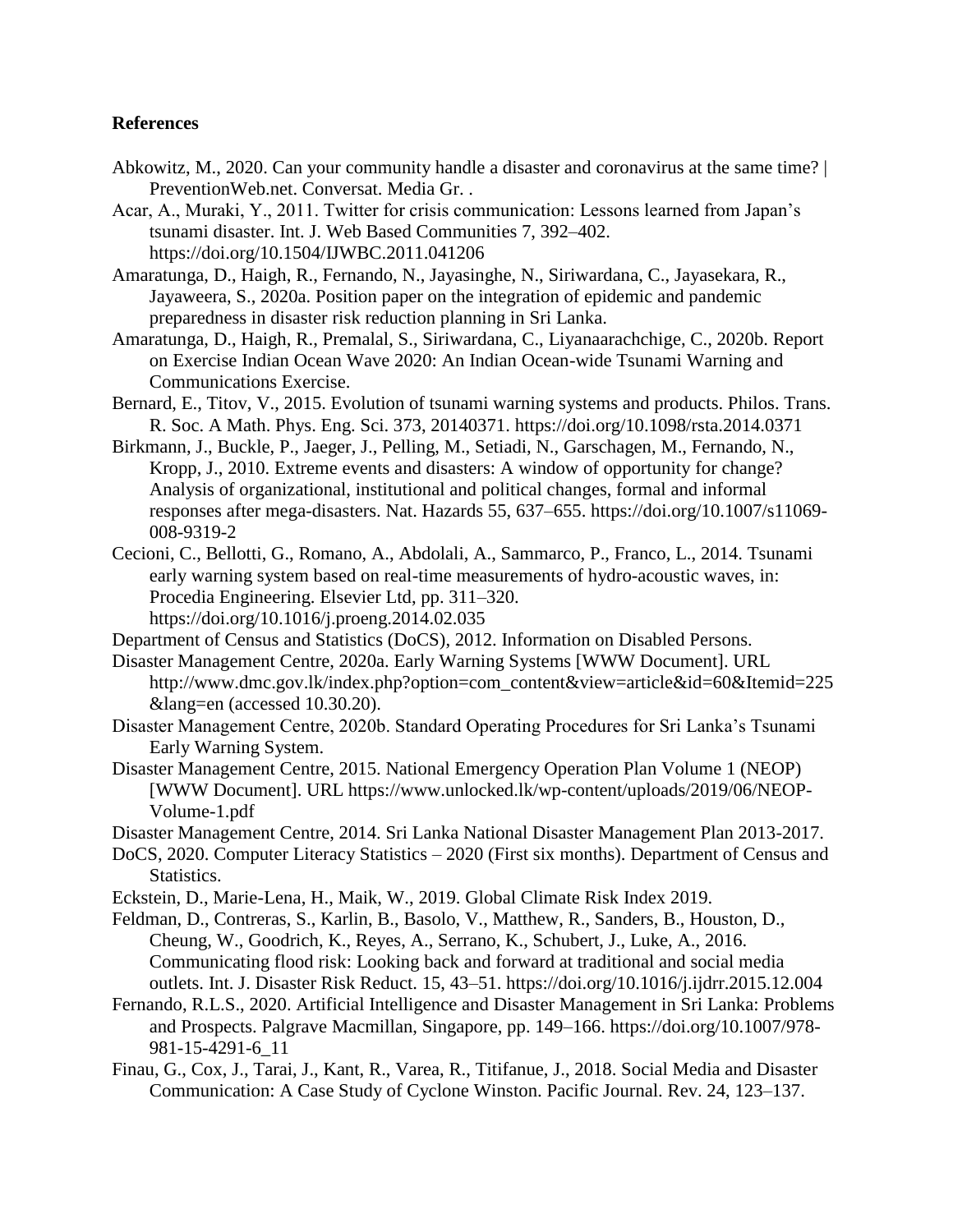https://doi.org/https://doi.org/10.24135/pjr.v24i1.400

- Haigh, R., Amaratunga, D., Hemachandra, K., 2018. A capacity analysis framework for multihazard early warning in coastal communities, in: Procedia Engineering. Elsevier Ltd, pp. 1139–1146. https://doi.org/10.1016/j.proeng.2018.01.147
- Haigh, R., Sakalasuriya, M., Amaratunga, D., Basnayake, S., Hettige, S., Premalal, S., Jayasinghe Arachchi, A., 2020. The upstream-downstream interface of Sri Lanka's tsunami early warning system. Int. J. Disaster Resil. Built Environ. 11, 219–240. https://doi.org/10.1108/IJDRBE-07-2019-0051
- Hazarika, B., Rea, A., Mousavi, R., Chen, K., 2020. The impact of social media on disaster relief effort – recovery coordination for Hurricane Harvey. Glob. Knowledge, Mem. Commun. https://doi.org/10.1108/GKMC-05-2020-0062
- Hettiarachchi, S.S.L., Weerasinghe, S., 2014. Achieving Disaster Resilience through the Sri Lankan Early Warning System: Good Practices of Disaster Risk Reduction and Management. Procedia Econ. Financ. 18, 789–794. https://doi.org/10.1016/s2212- 5671(14)01003-x
- Hippola, H.M.S.S., Jayasooriya, E.M.S.D., Jayasiri, G.P., Randil, C., Perera, C., Sylva, K.K.K., Kulathunga, A.K., Bandara, C.S., Siriwardena, C.S.A., Dissanayake, P.B.R., 2020. Gap Assessment of Warning and Dissemination Process of Early Warning System in Coastal Areas of Sri Lanka, in: Lecture Notes in Civil Engineering. Springer, pp. 36–44. https://doi.org/10.1007/978-981-13-9749-3\_4
- International Tsunami Information Center, 2021. Global System [WWW Document]. URL http://itic.ioc-

unesco.org/index.php?option=com\_content&view=category&layout=blog&id=2005&Itemi d=2005. (accessed 1.30.21).

- IOC/UNESCO, 2015. Tsunami risk assessment and mitigation for the Indian Ocean; knowing your risk and what to do about it [WWW Document]. URL http://ioc/UNESCO (accessed 1.27.21).
- Jayasekara, P.K., 2019. Role of Facebook as a disaster communication media. Int. J. Emerg. Serv. 8, 191–204. https://doi.org/10.1108/IJES-04-2018-0024
- Jayasekara, R., Siriwardana, C., Amaratunga, D., Haigh, R., 2021. Analysing the effectiveness of varied stakeholder segments in preparedness planning for epidemics and pandemics in Sri Lanka: Application of Social Network Analysis (SNA), in: COVID 19: Impact, Mitigation, Opportunities and Building Resilience From Adversity to Serendipity. National Science Foundation, Sri Lanka, pp. 540–553.
- Jayasiri, G.P., Randil, O.P.C., Perera, G.M.C.A., Siriwardana, C.S.A., Dissanayake, P.B.R., Bandara, C.S., 2020. Important Aspects of Evacuation Planning for the Coastal Communities in Sri Lanka, in: Lecture Notes in Civil Engineering. Springer, pp. 3–10. https://doi.org/10.1007/978-981-13-9749-3\_1
- Jayasiri, G.P., Randil, O.P.C.A., Perera, G.M., Siriwardana, C.S.A., Dissanayake, P.B.R., Bandara, C.S., 2018a. Important Aspects of Evacuation Planning for the Coastal Communities in Sri Lanka, in: International Conference in Sustainable Built Environment - ICSBE 2018. Kandy, Sri Lanka.
- Jayasiri, G.P., Siriwardena, C.S.A., Hettiarachchi, S.S.L., Dissanayake, P.B.R., Bandara, C.S., 2018b. Evaluation of community resilience aspects of Sri Lankan Coastal Districts. Int. J. Adv. Sci. Eng. Inf. Technol. 8, 2161–2167. https://doi.org/10.18517/ijaseit.8.5.7095
- Jayasuriya, S., Steele, P., Weerakoon, D., 2006. Post-Tsunami Recovery: Issues and Challenges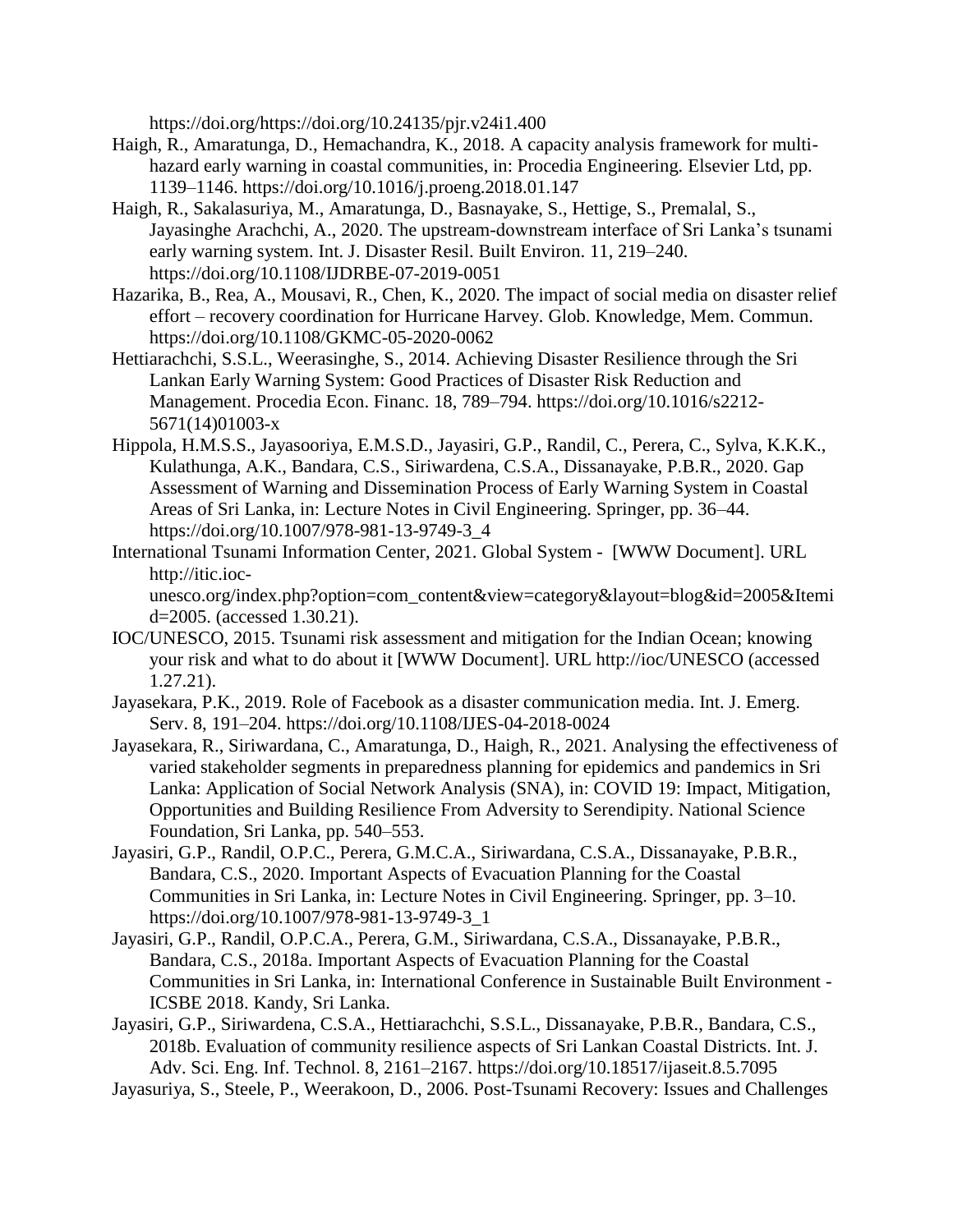in Sri Lanka. Asian Development Bank Institute and IPS.

- Jayathilaka, H.., Siriwardana, C.S.A., Amaratunga, D., Haigh, R., Dias, N., 2021. Conceptual Framework for Social Media Use During Disasters, in: Amaratunga, D., Haigh, R., Dias, N. (Eds.), Multi-Hazard Early Warning and Disaster Risks. Springer International Publishing, London, UK.
- JICA, 2017. Data collection survey on disaster risk reduction sector in Sri Lanka.
- Johnson, K., 2015. Mobile Phones: News Consumption, News Creation, and News Organization Accommodations, in: Encyclopedia of Mobile Phone Behavior. IGI Global, pp. 280–286. https://doi.org/10.4018/978-1-4666-8239-9.ch024
- Keim, M.E., Noji, E., 2011. Emergent use of social media: a new age of opportunity for disaster resilience. Am. J. Disaster Med. 6, 47–54.
- Komoriya, C., 2018. Dealing with disaster in Japan. The Japan Times .
- Lancaster, G., 2020. These 5 countries have advanced Tsunami warning systems [WWW Document]. UNITED NATIONS Off. DISASTER RISK Reduct. URL https://www.preventionweb.net/news/view/71115 (accessed 1.30.21).
- Leon, J.C.. de., Borgardi, J., Dannenmann, S., Basher, R., 2006. Early Warning Systems in the context of disaster risk management. Entwicklung and LandlicherRum 40, 23–25.
- Lux, S., 2020. Acting early in times of a pandemic: The challenge of staying ready for extremeweather events during COVID-19 – Forecast-based Financing [WWW Document]. Ger. Red Cross Soc. URL https://www.forecast-based-financing.org/2020/06/11/acting-early-intimes-of-pandemic/ (accessed 5.22.21).
- Malalgoda, C.I., 2014. Empowering Local Governments in Making Cities Resilient to Disasters. University Salford, United Kingdom.
- Meraz, S., 2009. Is there an elite hold? traditional media to social media agenda setting influence in blog networks. J. Comput. Commun. 14, 682–707. https://doi.org/10.1111/j.1083- 6101.2009.01458.x
- Ministry of Education, 2008. Towards a Disaster Safe School: National Guidelines for School Disaster Safety.
- Mulligan, M., Nadarajah, Y., 2012. Rebuilding community in the wake of disaster: lessons from the recovery from the 2004 tsunami in Sri Lanka and India. Community Dev. J. 47, 353– 368. https://doi.org/10.1093/cdj/bsr025
- Okura, Y., Nerupane, S., Bikrama, R., 2020. Avoiding a perfect storm; COVID-19 and floods in Nepal. Zurich Flood Resilience Alliance.
- Pattiaratchi, C., 2005. Tsunami impacts on Sri Lanka—lessons for disaster reduction on coasts, in: International Symposium on Disaster Reduction on Coasts. Melbourne .
- Peary, B.D.M., Shaw, R., Takeuchi, Y., 2012. Utilization of Social Media in the East Japan Earthquake and Tsunami and its Effectiveness. J. Nat. Disaster Sci. 34, 3–18. https://doi.org/10.2328/jnds.34.3
- Perera, C., Jayasooriya, D., Jayasiri, G., Randil, C., Bandara, C., Siriwardana, C., Dissanayake, R., Hippola, S., Sylva, K., Kamalrathne, T., Kulatunga, A., 2020. Evaluation of gaps in early warning mechanisms and evacuation procedures for coastal communities in Sri Lanka. Int. J. Disaster Resil. Built Environ. 11, 415–433. https://doi.org/10.1108/IJDRBE-07-2019- 0048
- Pitigala Liyana Arachchi, I.S., Siriwardana, C., Amaratunga, D., Haigh, R., 2021. Evaluation of societal trust on multi-hazard early warning (MHEW) mechanism: Sri Lankan context. Int. J. Disaster Resil. Built Environ. ahead-of-print. https://doi.org/10.1108/IJDRBE-01-2021-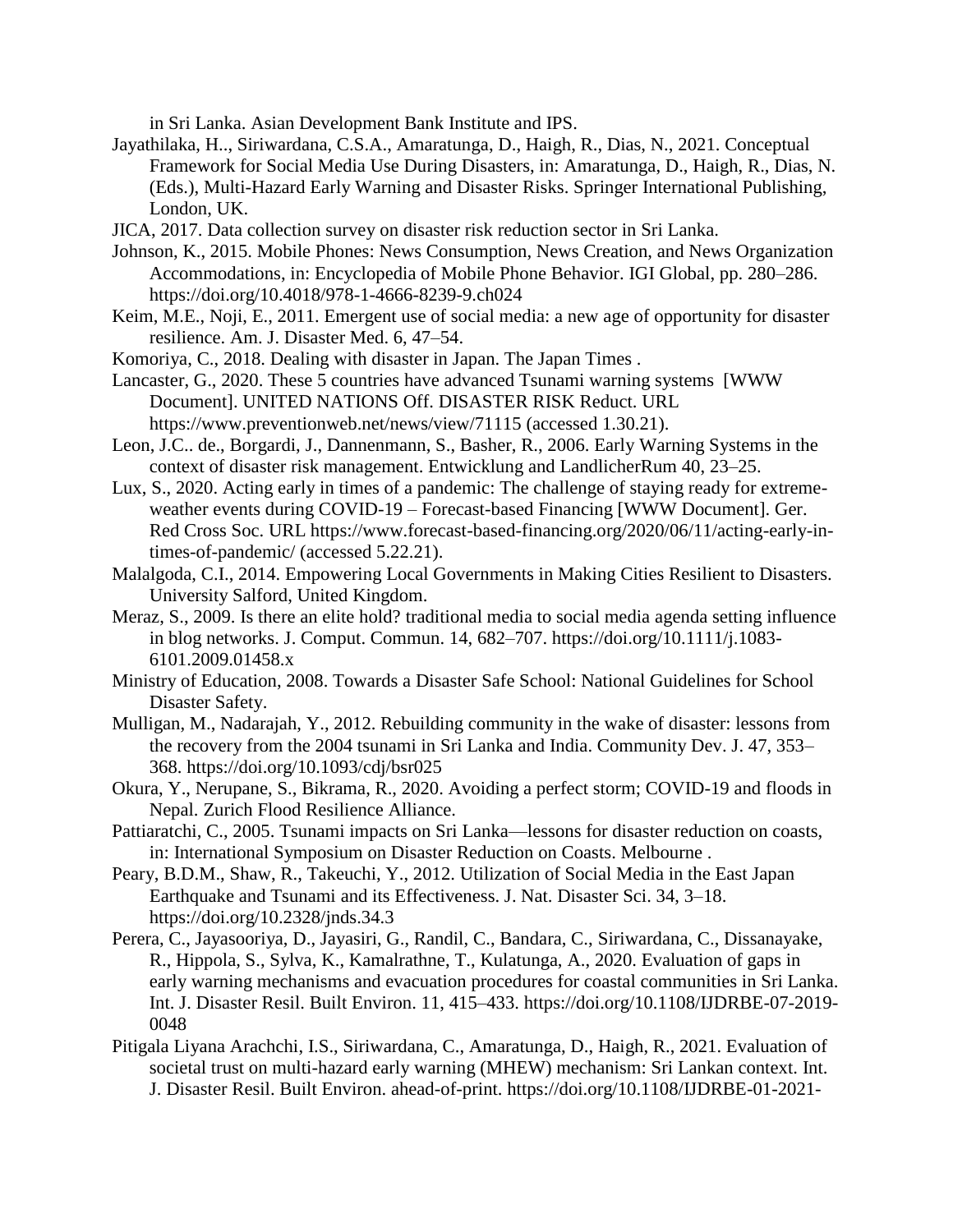0010

- Quigley, M.C., Attanayake, J., King, A., Prideaux, F., 2020. A multi-hazards earth science perspective on the COVID-19 pandemic: the potential for concurrent and cascading crises. Environ. Syst. Decis. 40, 199–215. https://doi.org/10.1007/s10669-020-09772-1
- Rasquinho, O., Leong, D., Liu, J., 2012. Brief Introduction to Synergized Standard Operating Procedures for Coastal Multi-Hazards Early Warning System. Trop. Cyclone Res. Rev. 1, 489–494. https://doi.org/10.6057/2012TCRR04.07
- Rathnayake, D.K., Kularatne, D., Abeysinghe, S., Shehara, I., Fonseka, T., Edirisinghe Mudiyanselage, S.D.J., Kamalrathne, W.G.C.T., Siriwardana, C., Alagiyawanna Mohotti Appuhamilage, C.S.B., Dissanayake, R., 2020. Barriers and enablers of coastal disaster resilience – lessons learned from tsunami in Sri Lanka. Int. J. Disaster Resil. Built Environ. 11, 275–288. https://doi.org/10.1108/IJDRBE-07-2019-0050
- Sakamoto, M., Kuri, M., Iguchi, M., Maki, N., Ichiko, T., Sekiya, N., Kobayashi, H., 2016. Disaster Governance in Disaster Management Planning -Analysis of the Evacuation Planning Process for Kuchinoerabujima Volcano Eruption-. J. Nat. Disaster Sci. 37, 105– 117. https://doi.org/10.2328/jnds.37.105
- Shehara, I., Siriwardana, C., Amaratunga, D., Haigh, R., Bandara, C., Dissanayake, R., 2019a. An Overview of Existing Digital Platforms in Disaster Emergency Response Stage, in: SBE19 Malta International Conference| Sustainability and Resilience. Malta.
- Shehara, I., Siriwardana, C.S.A., Amaratunga, D., Haigh, R., 2019b. Application of Social Network Analysis (SNA) to Identify Communication Network Associated with Multi-Hazard Early Warning (MHEW) in Sri Lanka, in: MERCon 2019 - Proceedings, 5th International Multidisciplinary Moratuwa Engineering Research Conference. Institute of Electrical and Electronics Engineers Inc., pp. 141–146. https://doi.org/10.1109/MERCon.2019.8818902
- Shehara, P.L.A.I., Siriwardana, C.S.A., Amaratunga, D., Haigh, R., 2020. Examining the Community Perception towards Communication Modes of Issuing Multi-Hazard Early Warning (MHEW) in Sri Lanka, in: MERCon 2020 - 6th International Multidisciplinary Moratuwa Engineering Research Conference, Proceedings. Institute of Electrical and Electronics Engineers Inc., pp. 60–65.
	- https://doi.org/10.1109/MERCon50084.2020.9185325
- Shehara, P.L.A.I., Siriwardana, C.S.A., Amaratunga, D., Haigh, R., Fonseka, T., 2021. Feasibility of Using Mobile Apps in Communication and Dissemination Process of Multihazard Early Warning (MHEW) Mechanism in Sri Lankan Context, in: Lecture Notes in Civil Engineering. Springer Science and Business Media Deutschland GmbH, pp. 177–189. https://doi.org/10.1007/978-981-15-7222-7\_16
- Shneiderman, B., Preece, J., 2007. 911.gov. Science (80-. ). https://doi.org/10.1126/science.1139088
- Smith, P.J., Brown, S., Dugar, S., 2017. Community-based early warning systems for flood risk mitigation in Nepal. Nat. Hazards Earth Syst. Sci. 17, 423–437. https://doi.org/10.5194/nhess-17-423-2017
- Stough, L.M., Kang, D., 2015. The Sendai Framework for Disaster Risk Reduction and Persons with Disabilities. Int. J. Disaster Risk Sci. 6, 140–149. https://doi.org/10.1007/s13753-015- 0051-8
- Tomita, T., Imamura, F., Arikawa, T., Yasuda, T., Kawata, Y., 2006. Damage caused by the 2004 Indian Ocean Tsunami on the Southwestern coast of Sri Lanka. Coast. Eng. J. 48, 99–